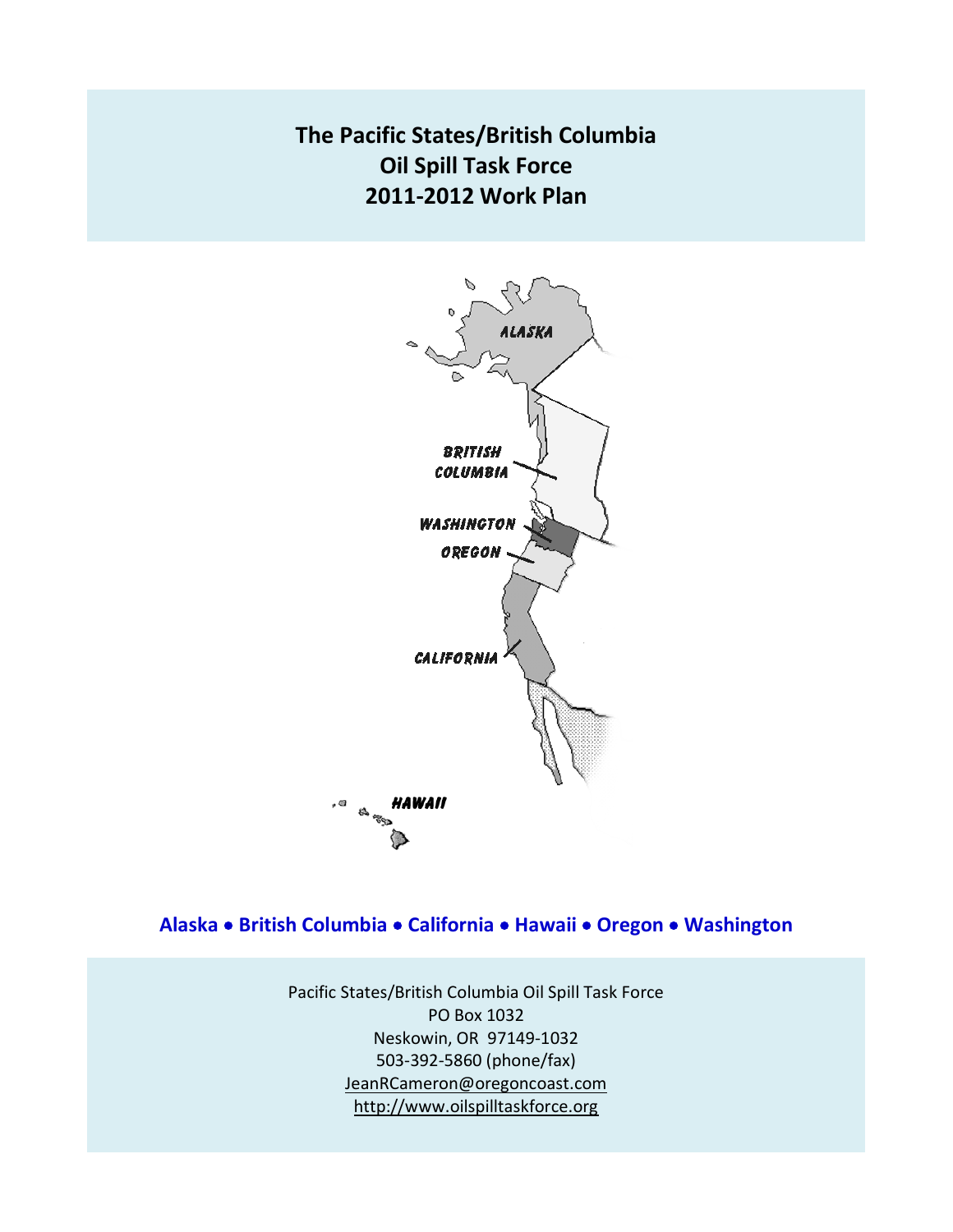# **2011-2012 Work Plan TABLE OF CONTENTS**

| <b>Statement of Authority</b>                                            | 2              |
|--------------------------------------------------------------------------|----------------|
| <b>Spill Prevention Objective</b>                                        | 3              |
| Continue Database Project                                                | 3              |
| Implement 2008 West Coast Offshore Vessel Traffic Risk                   |                |
| <b>Management Recommendations</b>                                        | 4              |
| Promote Best Industry Practices                                          | 5              |
| <b>Support POSPET</b>                                                    | 6              |
| Share vessel information and track CAIP Inspections                      | 7              |
| Monitor Topics of Concern                                                | $\overline{7}$ |
| <b>Spill Preparedness and Response Objective</b>                         | 9              |
| Promote U.S./Canada Transboundary Recommendations                        | 9              |
| Increase U.S. Limits of Liability                                        | 9              |
| Track changes to ICS & promote PQSs                                      | 10             |
| Maintain OILS 911                                                        | 11             |
| <b>Monitor Mutual Aid Issues</b>                                         | 12             |
| Maintain an R&D Workgroup                                                | 12             |
| Monitor Topics of Concern                                                | 13             |
| <b>Communications Objective</b>                                          | 14             |
| Plan for & Host the 2012 Clean Pacific Conference                        | 14             |
| <b>Conduct Stakeholder Outreach</b>                                      | 15             |
| Maintain the Task Force Web Site                                         | 16             |
| Track and comment on Federal Policy initiatives                          | 16             |
| Maintain the Legacy Awards Program                                       | 17             |
| Maintain Partnerships with Federal Officials                             | 17             |
| Maintain Outreach to other Coastal States/Provinces                      | 18             |
| <b>Improve Communications among Member Agencies</b>                      | 18             |
| <b>Extend Current Strategic Plan</b><br>Hire a New Executive Coordinator | 19             |
| Develop 2012-2013 Annual Work Plan                                       | 20<br>21       |
|                                                                          |                |
| <b>Attachments</b>                                                       |                |
| A. Vision, Mission, Goals, & Objectives                                  | 22             |
| B. Key Task Force Personnel                                              | 23             |
| C. Points of Contact                                                     | 24             |
| D. Annual Work Plan Timeline & Glossary                                  | 30             |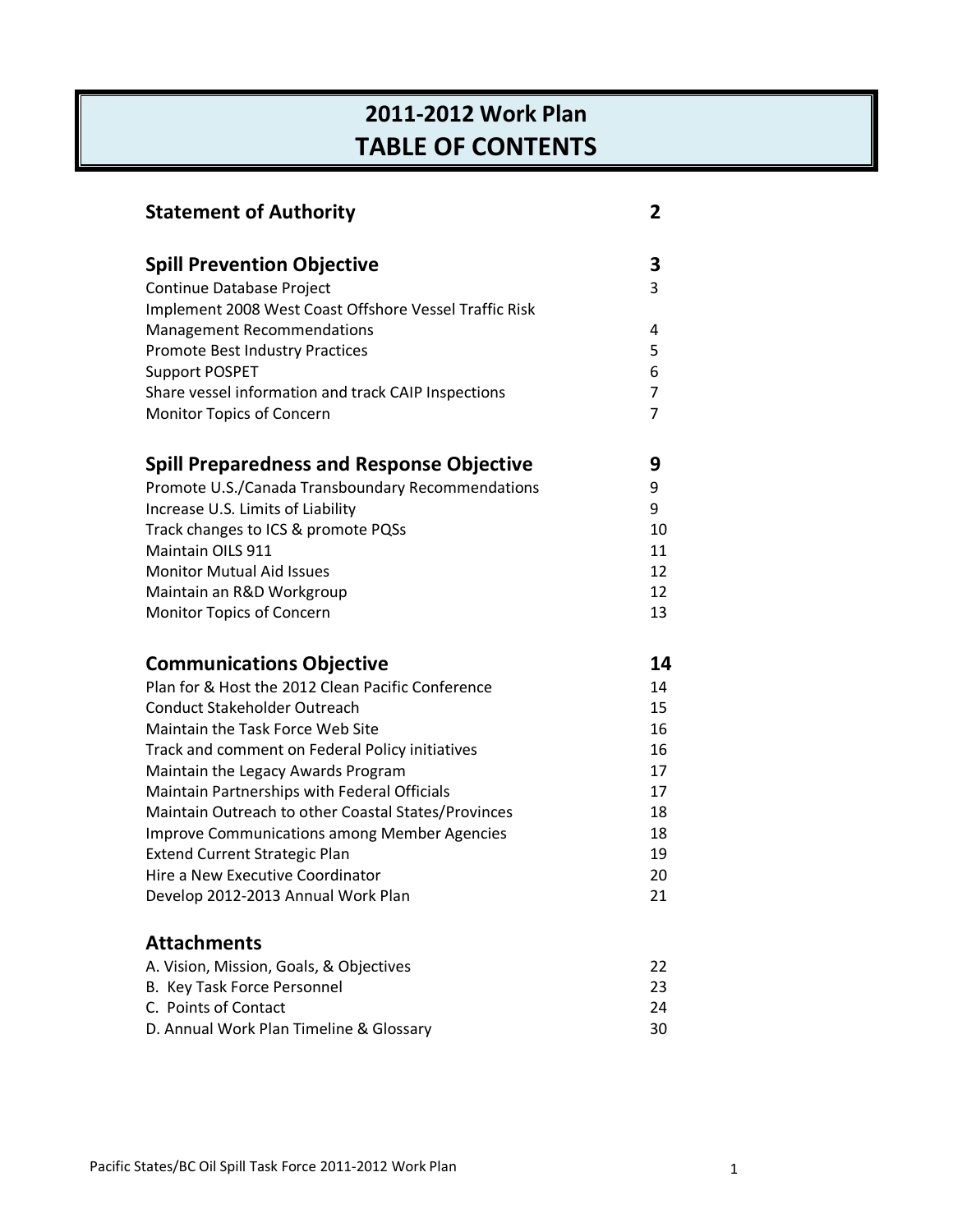# **Pacific States/British Columbia Oil Spill Task Force 2011 - 2012 Work Plan**

## **STATEMENT OF AUTHORITY**

This document represents a consensus of the 2010 Pacific States/British Columbia Oil Spill Task Force Members concerning a common sense of purpose and direction for the work year from August 2011 through September 2012. This Annual Workplan is adopted pursuant to and follows the intent of the Pacific States/British Columbia Oil Spill Memoranda of Cooperation of 1989 and 2001 and the 2009- 2012 Strategic Plan, and is endorsed by the following members:

Signed by Scott Schaefer, Acting Administrator, Office of Spill Prevention and Response, California Department of Fish and Game, on August 24, 2011

Signed by Larry Hartig, Commissioner, Alaska Department of Environmental Conservation, on August 24, 2011

Signed by Cairine MacDonald, Deputy Minister, British Columbia Ministry of Environment, on August 24, 2011

Signed by Gary Gill, Deputy Director for Environmental Health, Hawaii Department of Health, on August 24, 2011

Signed by Dale Jensen, Spills Program Manager for the Washington Department of Ecology, on August 24, 2011

Signed by Jeff Christensen for Dick Pedersen, Director, Oregon Department of Environmental Quality on August 24, 2011

(Signatures are on file at the Pacific States/British Columbia Oil Spill Task Force office)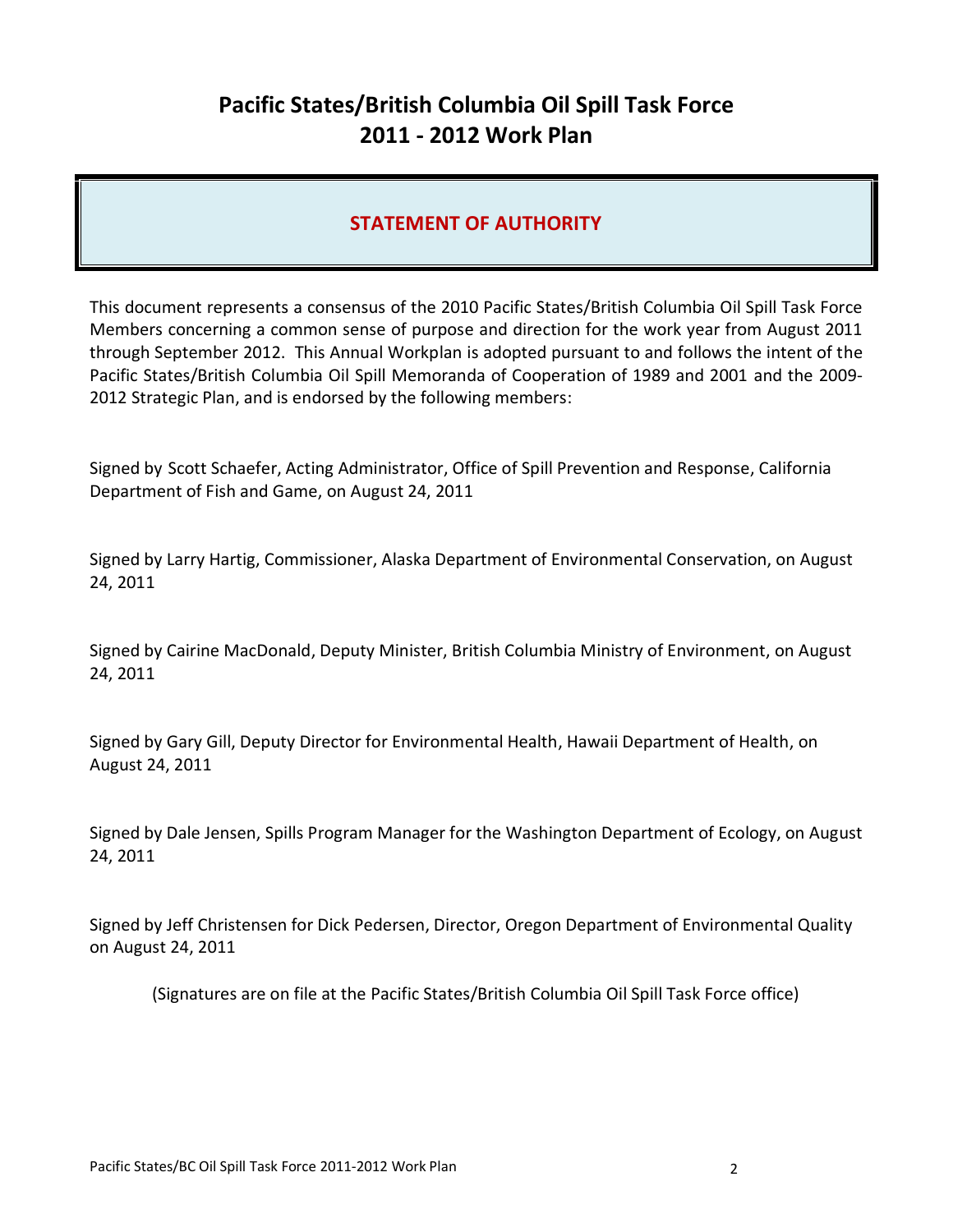## **SPILL PREVENTION OBJECTIVE** TO PREVENT OIL SPILLS FROM A VARIETY OF SOURCES, INCLUDING VESSELS, PIPELINES, FACILITIES, VEHICLES AND RAILROADS.

### **TASK I: The Pacific States/BC Oil Spill Task Force Database Project**

**Goal:** *Maintain a regional database of spills in our member jurisdictions which includes information on spill trends and causal factors* 

**Lead Responsibility:** Camille Stephens, Alaska Department of Environmental Conservation

#### **Process and Timeline:**

**Step 1:** Continue the Database Project Workgroup with the following charter:

- Identify long-term goals as well as short-term steps that will incrementally achieve the project goal, with an emphasis on improving data completeness and quality.
- Continue to refine data submittals consistent with the Task Force Data Dictionary, including refining applications of the terms "other" and "unknown."
- Refine the Data Dictionary as needed.
- Incorporate collection of data that reflects the activity occurring at the time of a spill.
- Refine causal investigations and information entered into the database to achieve a level of specificity that supports effective analysis while conforming to the collection capabilities of member agencies.
- Strive to improve member agency analysis and collection capabilities where appropriate.
- Submit data semi-annually in order to promote a consistent application of effort and quality review by member agencies.
- The workgroup will be composed of one representative from each member agency; such representative should be assigned the Task Force database responsibilities at the operational level within the agency, should be conversant with data entry and quality issues, and should be familiar with Access database principles.

**Target Date:** Semi-annual data collection deadlines to be determined; Workgroup conference calls as needed.

**Step 2:** Member agencies will participate in an investigator training course as needed and as travel budgets allow. The purpose of such training would be to promote consistent application of the Data Dictionary, improve data quality and ensure information is available to ensure efficient "targeting" of agency programs. Other state and federal agencies will be invited to participate.

#### **Target Date: As Needed**

#### **Task I Workload:**

- Each Agency: Assign a representative to the project workgroup and support their participation. Provide a firm commitment of the necessary resources at the agency operational/middle management level.
- AK Department of Environmental Conservation: Provide necessary project leadership.
- BC Ministry of Environment: Provide liaison with the Provincial agency that manages spill data and facilitate British Columbia's participation in this project.
- California OSPR or the Washington Department of Ecology: Host investigator training as needed
- Coordinating Committee: Monitor and advise regarding task implementation.
- Executive Coordinator: Provide necessary coordination and project staffing.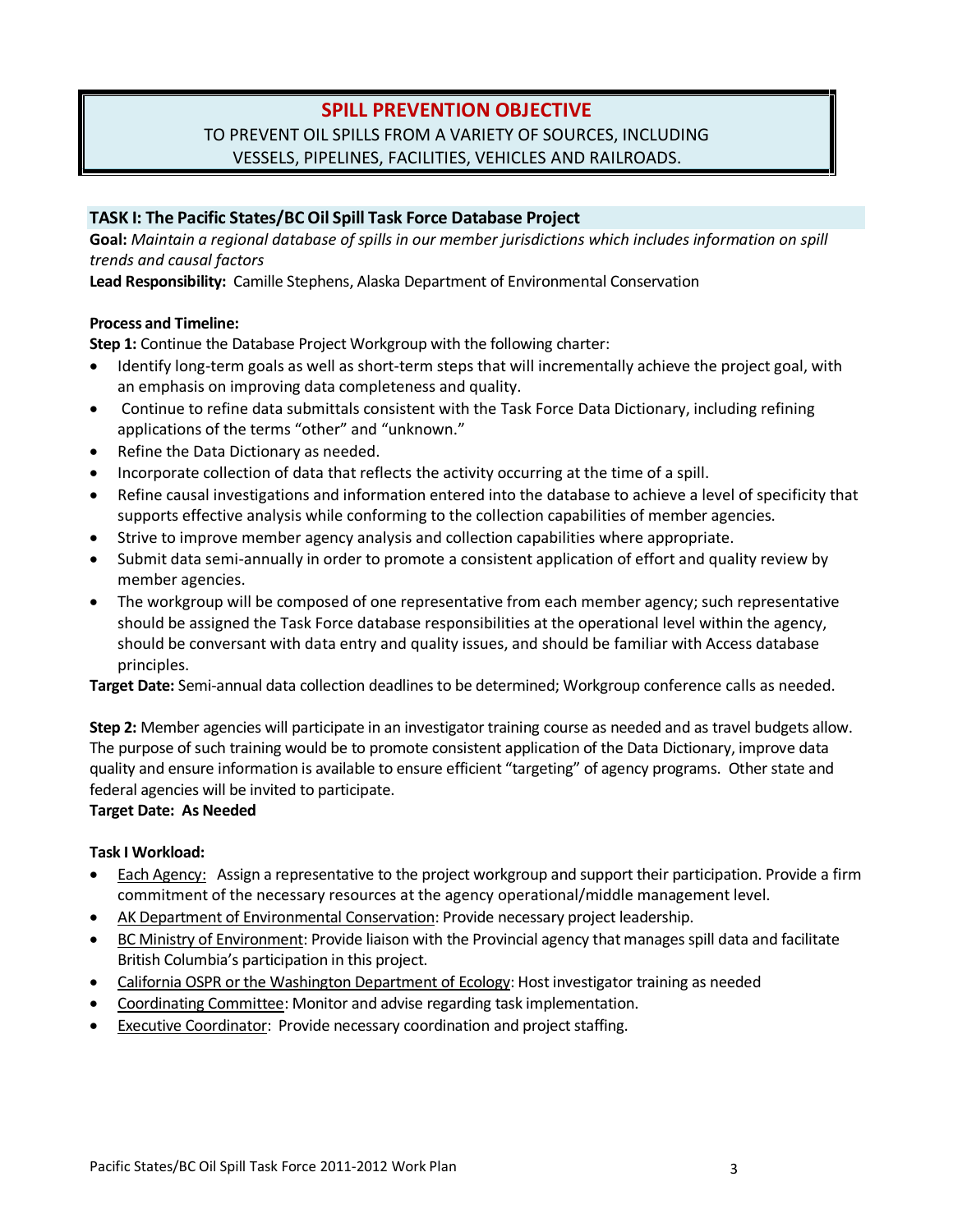## **TASK II: Implement recommendations of the West Coast Offshore Vessel Traffic Risk Management (WCOVTRM) Project, including those from the Five-Year Implementation Status Review**

**Goal:** *Implement all recommendations which apply to the Oil Spill Task Force, as made by the WCOVTRM Project Workgroup based on the 5-year implementation status review conducted in 2007-2008. This project ensures that vessel traffic is kept a safe distance offshore in order to ensure sufficient time for emergency towing and other response actions to avert a potential disaster.*

**Lead Responsibility:** Task Force Executive Coordinator with Co-chairs Ted Mar of California OSPR and Stephen Danscuk of the U.S. Coast Guard Pacific Area

#### **Process and Timeline:**

**Step 1:** Pursuant to the WCOVTRM 2008 *Recommendations to Improve Navigation Safety and Avoid Vessel Casualties,* the Oil Spill Task Force will:

- 1. Maintain the web page for West Coast Harbor Safety Committees websites and encourage HSCs to adopt model Best Practices from one another as appropriate;
- 2. Work with OSPR to host a summit for Pacific Coast Harbor Safety Committees in the Fall of 2011;
- 3. Monitor West Coast Harbor Safety Committee efforts to mitigate potential navigation safety impacts and any propulsion losses associated with fuel switching required to meet air quality standards;
- 4. Work with appropriate U.S. and Canadian federal agencies to maintain aggressive outreach campaigns to recreational boaters regarding the Rules of the Road and the value of voluntary AIS carriage;
- 5. Continue advocacy for uniform ballast water exchange standards applying to coastwise vessel transits;
- 6. Recommend to the U.S. Coast Guard that they complete Critical Area Inspection Program inspections on all TAPS tankers; and
- 7. Work with appropriate U.S. and Canadian federal agencies to promote fishing vessel safety through regulations, voluntary standards, and aggressive education programs.

**Target Dates:** Fall of 2011 and ongoing as needed

**Step 2:** Pursuant to the WCOVTRM 2008 *Recommendations regarding Emergency Response Tug Availability,* the Oil Spill Task Force will:

- 1. Support implementation of U.S. Coast Guard salvage and firefighting regulations, advocate for adoption of similar salvage/firefighting regulations by Transport Canada and recommend that the U.S. Coast Guard coordinate with Transport Canada to harmonize these regulations;
- 2. Encourage Harbor Safety Committees and Captains of the Port to maintain 24/7 contact information for tug dispatchers;
- 3. Monitor work by the Washington Department of Ecology on data fields, metrics and reporting on rescue tug deployment. Data includes actual failure type; condition of the disabled vessel; distance to shore; distance of next best tug (if available); and actual action taken by the Response Tug (e.g., passed wire, escort, standby, returned after failure resolved, other). Once fully developed, these data can serve as a model for other West Coast jurisdictions;
- 4. Task Force member agencies should work with their local USCG Districts to facilitate usage of the Maritime Information Services of North America (MISNA) vessel tracking system as appropriate to augment existing vessel and tug tracking systems for the purpose of emergency tug deployment; and
- 5. Although not included in the WCOVTRM 2008 recommendations, Task Force member agencies should work with their local USCG Districts to facilitate usage of emergency towing packages on the model of those developed for the Aleutian Islands.

**Target Dates:** Ongoing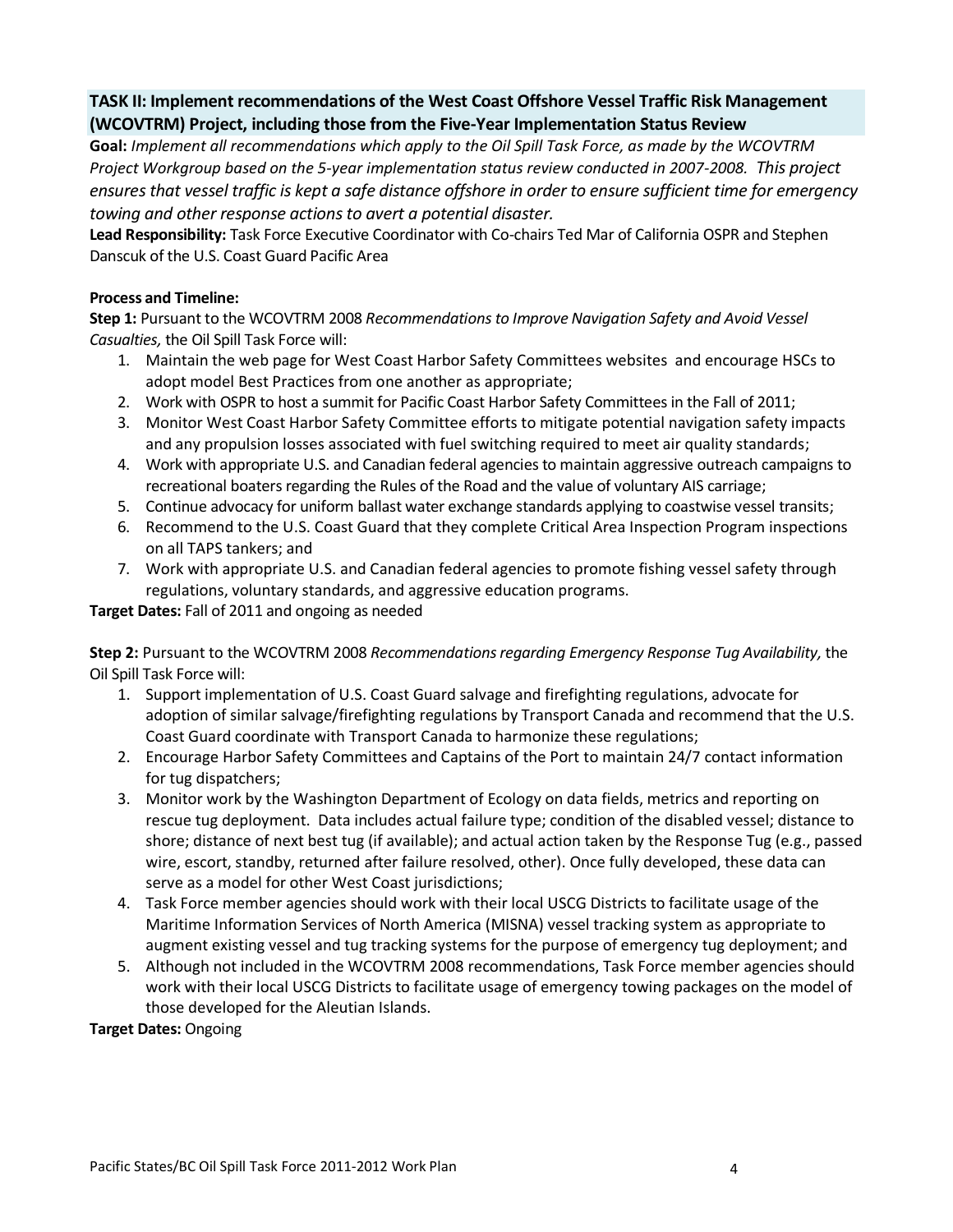**Step 3**: Pursuant to the WCOVTRM 2008 *Recommendations regarding tracking compliance with recommended Vessel Transit Distances Offshore,*the Oil Spill Task Force will:

- 1. Coordinate with the U.S. Coast Guard Pacific Area regarding periodic monitoring of offshore vessel transits to determine voluntary observance of the recommended offshore transit distances.
- 2. Encourage Transport Canada to add language to their Sailing Directions to implement the 2002 Recommendations.

## **Target Dates:** Ongoing

**Step 4:** Pursuant to the WCOVTRM 2008 *Recommendations for Data Improvements*, the Oil Spill Task Force will:

- 1. Track work done by Washington State and USCG District 13 to harmonize state and USCG oil spill data collection and entry protocols and consider it a model for all Task Force states, if appropriate;
- 2. Recommend to appropriate U.S. and Canadian federal agencies that they consider use of the Task Force Data Dictionary as well as coordinated investigator training;
- 3. Work to implement continuous improvements in the causal information collected in the Task Force spill database. Communicate the same recommendation to U.S. and Canadian federal agencies maintaining casualty databases;
- 4. Recommend that member agencies as well as federal agencies develop systems to track the outcomes of vessel casualties, as well as to evaluate data and processes developed in various West Coast risk assessments such as for Puget Sound or the Aleutians; and
- 5. Request causal data from the U.S. and Canadian Transportation Safety Boards for all vessel incidents on the West Coast from 1997 through 2010.

## **Target Dates:** Ongoing

**Step 5:** Regarding the WCOVTRM 2008 *Recommendations for Further Implementation Reviews*, the Oil Spill Task Force will:

1. Report on the implementation status of this Task in each annual report and at each Annual Meeting. **Target Date:** Ongoing

## **Task II Workload**:

- Each Agency: Identify Points of Contact for this project and implement recommendations applying to Task Force member agencies
- **OSPR: Ted Mar as Project Co-Chair with Steve Danscuk, U.S. Coast Guard, to participate in analysis and provide** guidance; OSPR also to co-host the Harbor Safety Committee Summit
- Washington Department of Ecology: As noted above in Steps 2 and 4
- Coordinating Committee: Monitor task implementation
- Executive Coordinator: Coordinate and support implementation of all steps identified above

## **TASK III: Promote Best Industry Practices (BIPs) for Vessels as well as Tug/Tank Barges**

**Goal:** *Promote Best Practices and encourage West Coast Harbor Safety Committees as well as tug and vessel operators to adopt the Task Force's recommendations regarding Best Industry Practices in order to prevent oil spills.* 

**Lead Responsibility:** The Executive Coordinator, the Washington Department of Ecology, and the California Office of Spill Prevention and Response

**Background**: *In February of 2003, Stan Norman of the Washington Department of Ecology and US Coast Guard Captain Scott Glover, Pacific Area Marine Safety, met with representatives from the Alaska Tanker Company, SeaRiver Maritime, Inc., Polar Tankers, Tesoro, the Western States Petroleum Association, the American Waterways Operators, and several Task Force Member agencies to discuss voluntary industry practices to reduce the risk of oil spills. Such practices go beyond current federal and international standards and as such, potentially involve additional costs, but justifications for such investments include improving safety and*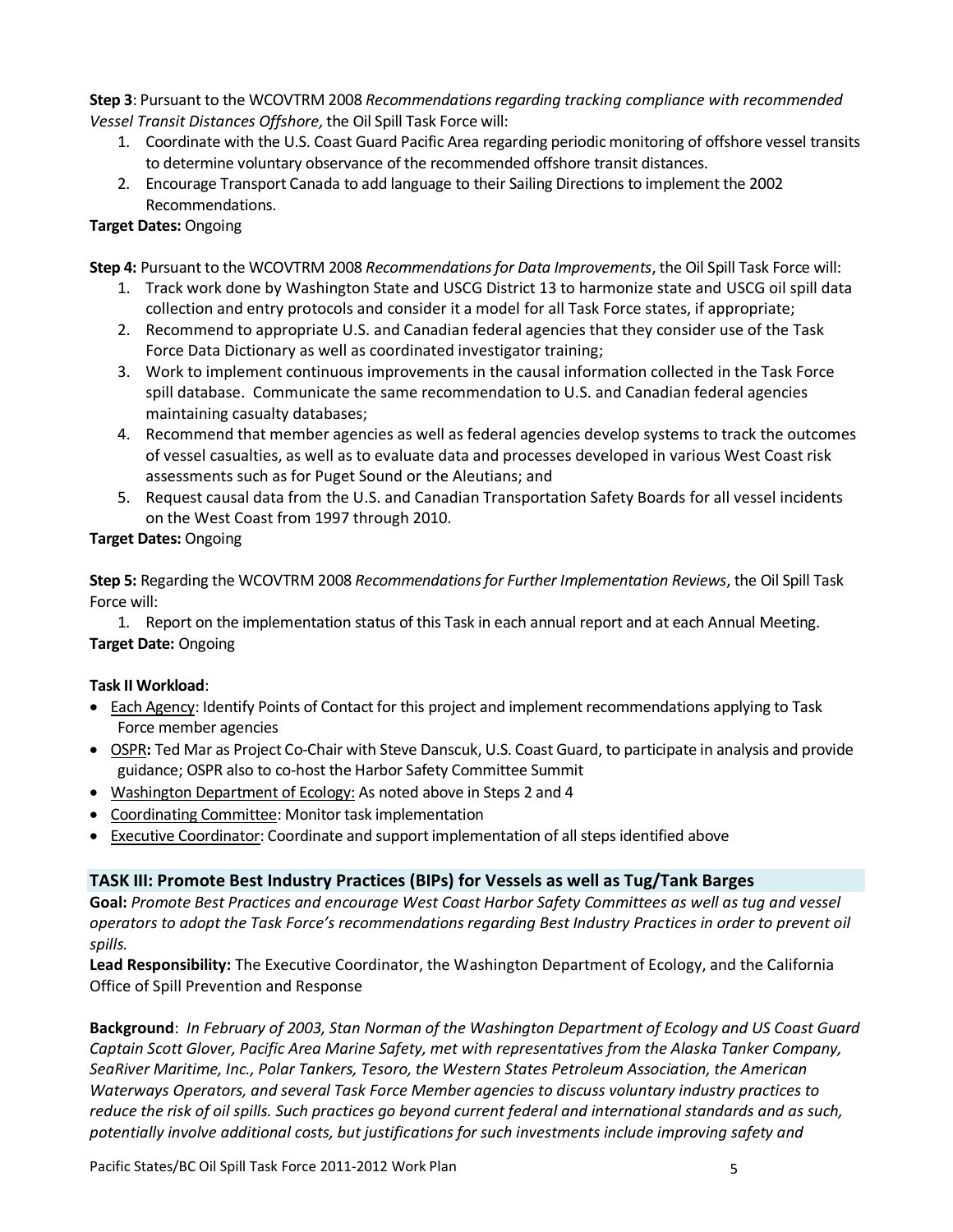*reducing liability. The work group recommended a number of Best Industry Practices in their final report which may be viewed at[: http://www.oilspilltaskforce.org/docs/project\\_reports/VesselBipReport.pdf](http://www.oilspilltaskforce.org/docs/project_reports/VesselBipReport.pdf)*

#### **Process and Timeline:**

**Step 1:** The California Office of Spill Prevention and Response (OSPR) will lead the other member agencies in reviewing the Washington Department of Ecology's bunkering video in order to update it and make it applicable to the entire Task Force area. **Target Date**: January 30, 2012

**Step 2:** Once the final revised bunkering video is produced, it will be posted on the Task Force website and links placed on member agency websites. Copies will be distributed to West Coast Harbor Safety Committees and other appropriate stakeholders. It will also be presented at the Clean Pacific Conference in May of 2012. **Target Date:** April - May, 2012

**Step 3:** On March 2005 the US Coast Guard Pacific Area recommended that the West Coast Harbor Safety Committees (HSCs) develop Standards of Care for their ports consistent with the Best Industry Practices. The Task Force will continue to monitor and encourage the West Coast Harbor Safety Committees to make progress in adopting the Best Industry Practices, consistent with the outreach to Harbor Safety Committees outlined in Task II above.

**Target Date:** Ongoing

**Step 4:** Work with the American Waterways Operators, Pacific Region and all vessel operators to promote and recognize Best Industry Practices.

**Target Date:** Ongoing

#### **Task III Workload**:

Each Agency: Identify Points of Contact and assist with communications and outreach WA Department of Ecology: Provide policy leadership and technical support for vessel BIPs CA OSPR: Provide leadership to update the bunkering video and cover production costs Coordinating Committee: Participate in task implementation Executive Coordinator: Lead implementation of steps identified above

## **TASK IV: Support the Pacific Oil Spill Prevention Education Team (POSPET)**

**Goal:** *Strengthen spill prevention efforts targeted at preventing oil spills from fishing and recreational vessels as well as from marinas, by supporting the Pacific Oil Spill Prevention Education Team's prevention education campaign.* 

**Lead Responsibility:** Task Force Executive Coordinator with Eric Olsson (University of Washington, Associate Professor, SeaGrant Program) POSPET Chair, and representatives of member agencies assigned to POSPET

#### **Process and Timeline:**

**Step 1:** Provide planning and logistical support for POSPET meetings in the spring and fall and for information exchange between meetings using an email listserve. Support efforts to recruit new POSPET members. **Target Date:** Ongoing

**Step 2:** Work with POSPET members to support their outreach by providing a website and facilitating printing and distribution of campaign materials. **Target Date:** Ongoing

**Step 3:** Keep POSPET members advised regarding usage data for 1-800-OILS-911. **Target Date:** Ongoing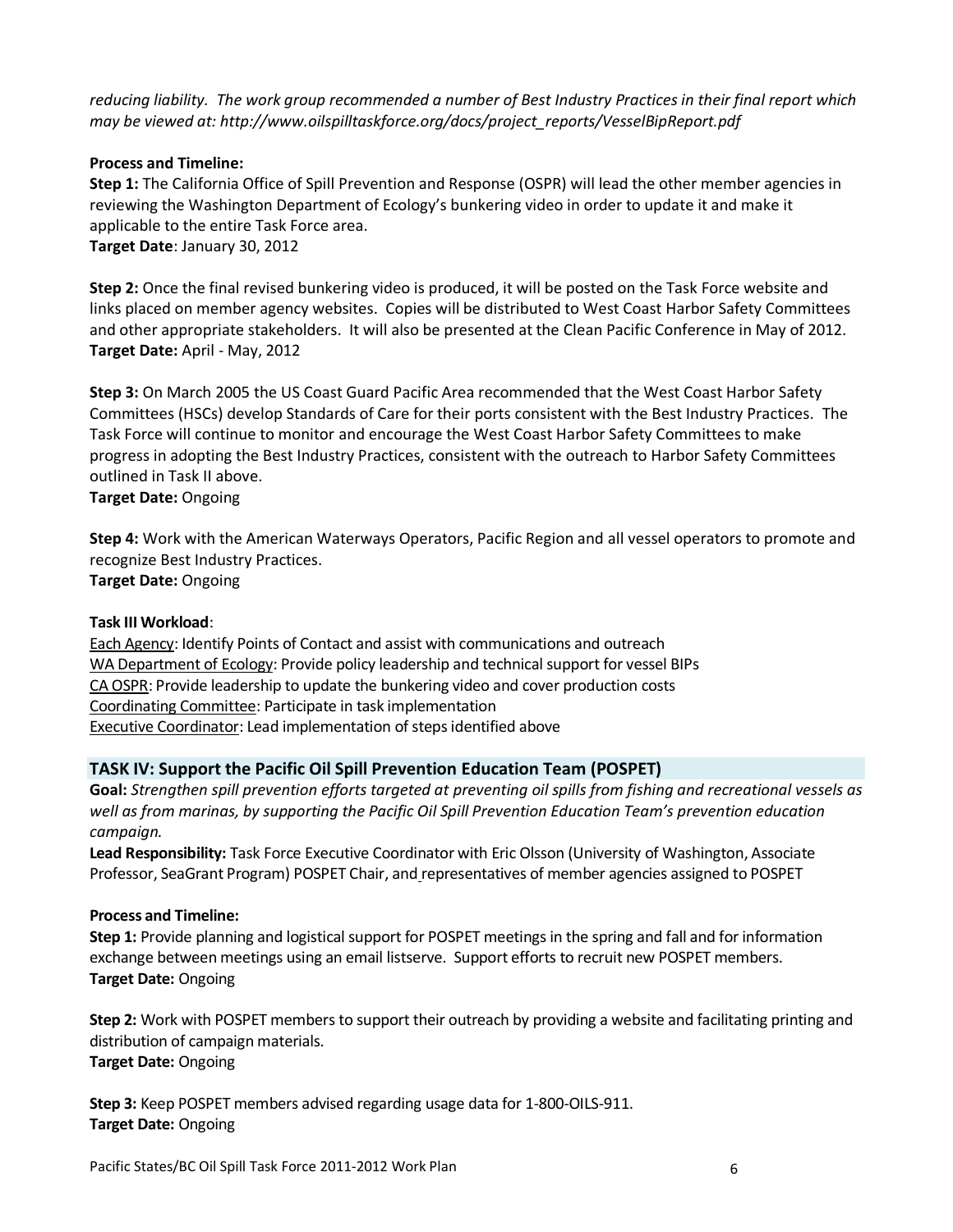#### **Task IV Workload:**

- Executive Coordinator: Lead responsibility for Steps above, plus report to the Coordinating Committee
- Each Agency: Appoint at least one person to participate in POSPET for their jurisdiction; such a contact does not need to be limited to the member agency if another agency has a mandate to provide spill prevention education to recreational boaters and marinas. Participation in POSPET meetings may be done in person or by conference call
- Coordinating Committee: Monitor and advise on task implementation

### **TASK V: Share Information on Vessels of Concern and Track TAPS Tanker Inspection**

**Goal:** *Share critical and timely information regarding incidents, inspections, near-misses and disabled vessel coastal transit plans between member jurisdictions and monitor USCG CAIP Inspections of the TAPS tankers* **Lead Responsibility**: Executive Coordinator

### **Process and Timeline:**

**Step 1:** All member agencies will share information with one another regarding both tank and non-tank vessel inspections, incidents, near-misses and disabled vessel coastal transit plans which indicate possible risks to other member jurisdictions.

**Target Date:** Ongoing

**Step 2:** The Executive Coordinator will request information from the U.S. Coast Guard regarding TAPS tanker inspections and any trends of concern identified by their Critical Area Inspection Program (CAIP). Consistent with the WCOVTRM 2008 Recommendations, the Task Force will encourage the U.S. Coast Guard to complete CAIP inspections for all TAPS tankers, including double hulls.

**Target Date:** Annually

#### **Task V Workload:**

- Each Agency: Identify Points of Contact for information exchange regarding incidents, near-misses, and inspection problems for vessels transiting between member jurisdictions.
- Executive Coordinator and Coordinating Committee: Monitor and facilitate task implementation. Contact the USCG regarding CAIP inspections of TAPS tankers.

#### **TASK VI: Monitor Spill Prevention Topics of Concern**

**Goal:** *Monitor and share information on the following Spill Prevention Topics of Concern:*

- Oil spill risks from sunken and derelict vessels
- Waste oil dumping by deep draft commercial ships
- Vessel and Facility Oil Transfer regulations
- Pipeline spills and ADEC's pipeline leak detection efforts
- Spills from trucks and railroads
- Salvage capabilities and regulations (refers to emergency stabilization, firefighting, and lightering)
- Tug escort requirements
- Towing vessel inspection regulations
- Federal preemption issues
- Vessel traffic trends and risk assessments or studies
- Cruise ship operations with regard to spills and other water pollution impacts
- NPDES for vessel wastewater discharges
- Liquefied Natural Gas shipping and terminal operations
- Green Ports
- Ballast water regulations preventing spread of invasive aquatic species
- Spill Prevention Lessons Learned

Pacific States/BC Oil Spill Task Force 2011-2012 Work Plan 7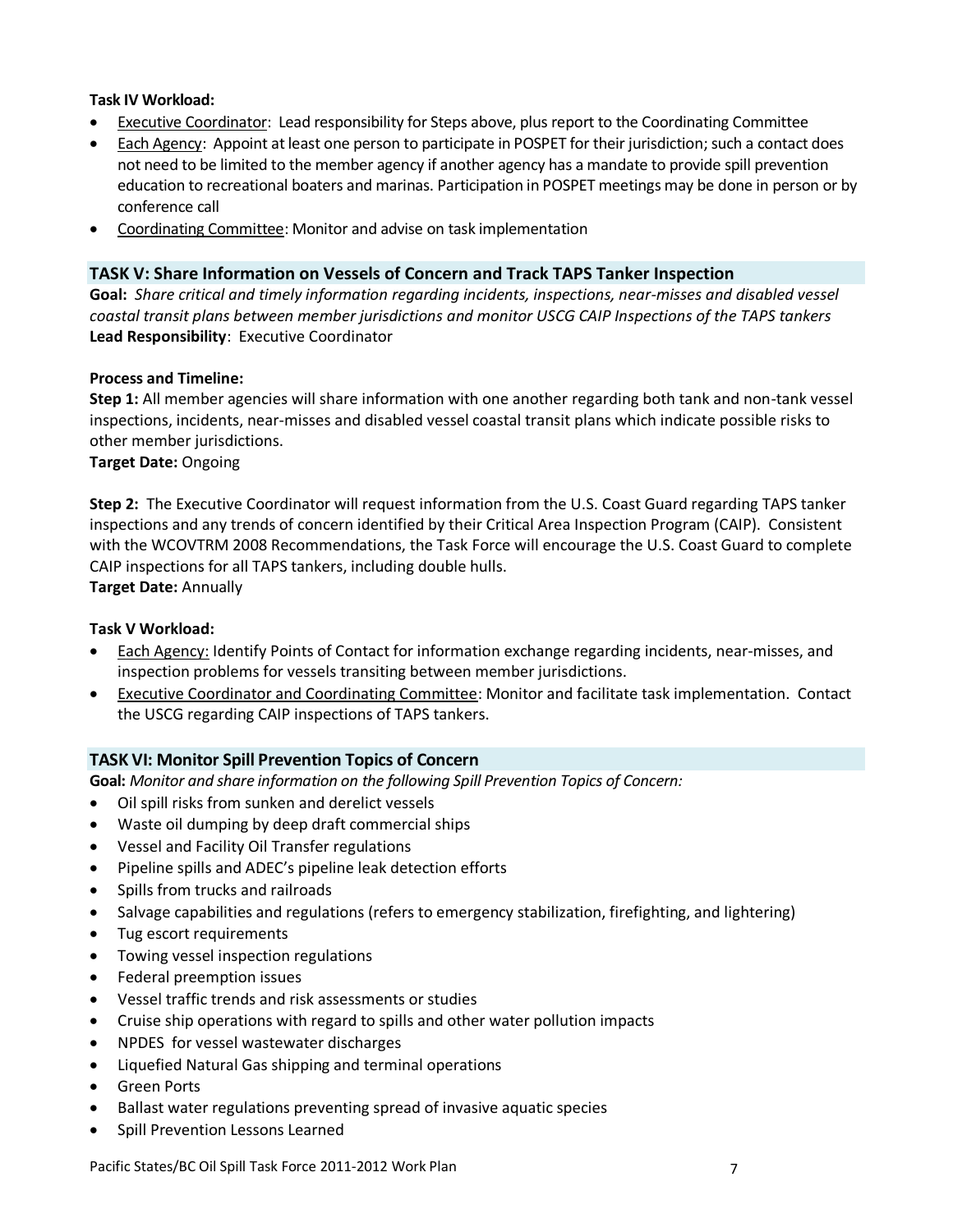**Responsibility:** Executive Coordinator, Coordinating Committee, designated Points of Contact **Process:** Share information at quarterly meetings and as needed between meetings **Timeline:** Ongoing

**Task VI Workload:** 

- **Executive Coordinator and Coordinating Committee: Monitor and share information on Topics of Concern** between and at quarterly meetings
- Each Agency: Establish Points of Contact to monitor and exchange information on Topics of Concern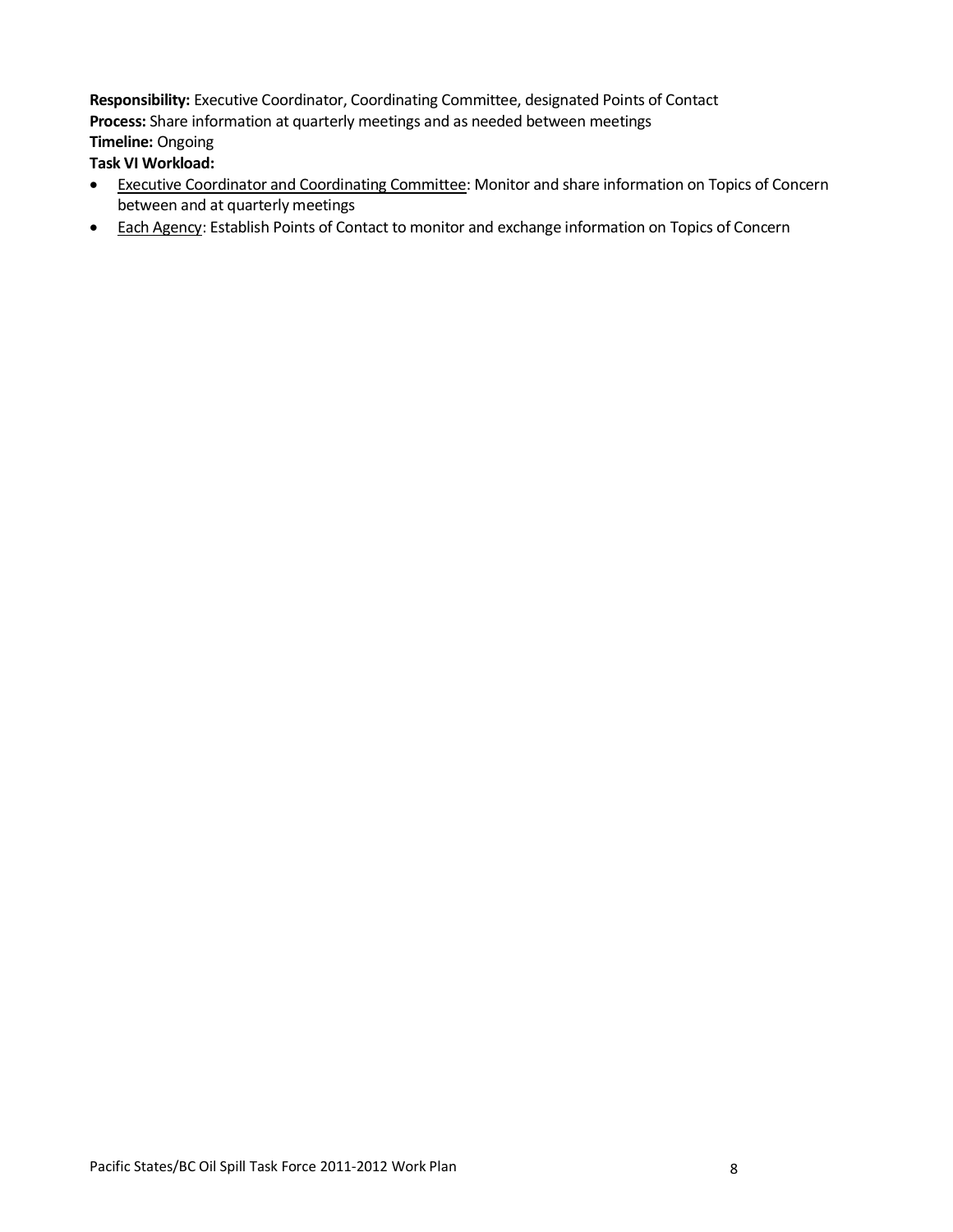## **SPILL PREPAREDNESS AND RESPONSE OBJECTIVE TO ENHANCE OIL SPILL PREPAREDNESS AND RESPONSE CAPABILITIES THROUGHOUT OUR REGION**

**Task I: Promote the Stakeholder Workgroup Review of Planning and Response Capabilities for a Marine Oil Spill on the U.S./Canadian Transboundary Areas of the Pacific Coast Project Report**

**Goal:** *Promote implementation the recommendations in the Transboundary Project Report* **Lead Responsibility:** The Task Force Executive Coordinator, the Alaska Department of Environmental Conservation, the British Columbia Ministry of Environment and the Washington Department of Ecology

#### **Process and Timeline:**

**Step 1**: Promote the Project Report on the Task Force website and at appropriate forums, stressing key recommendations such as the need for coordination of the Place-of-Refuge decisions and media relations in transboundary areas; improvements in transboundary waste disposal planning, wildlife rehabilitation and volunteer management capacities; the need for U.S. spill response organizations to be designated as "Approved response organizations" by Transport Canada in order to qualify for responder immunity when operating in Canadian waters under Mutual Aid agreements; the need for more in Transboundary planning and exercises by state, tribal, and provincial agencies as well as the oil and shipping industries. **Target Dates**: Ongoing

**Step 2:** Contact the Transboundary Project Stakeholder Workgroup members periodically to monitor their outreach and implementation efforts. **Target Dates:** Ongoing

**Step 3**: Work with target organizations such as state, provincial, and federal agencies and constituencies such as the oil and shipping industries and response organizations to monitor their implementation of the recommendations in the Project Report. **Target Dates**: Ongoing

**Step 4:** Include the Project Workgroup's recommendations to the Oil Spill Task Force – including a five-year implementation review - in the Strategic Plan to ensure implementation beyond this annual work plan. **Target Date:** February 2012

#### **Task I Workload:**

- Executive Coordinator: Outreach and coordination as needed
- Washington Department of Ecology, Alaska Department of Environmental Conservation, British Columbia Ministry of Environment: Outreach, implementation of recommendations, and coordination as needed
- Coordinating Committee: Provide ongoing advice and oversight

## **TASK II: Advocate for an increases in U.S. Limits of Liability**

**Goal:** *To maintain the solvency of the U.S. Oil Spill Liability Trust Fund, petition appropriate federal agencies to increase the OPA Limit of Liability to reflect increases in the CPI since 1990.*

#### **Lead Responsibility:** Executive Coordinator

**Background** In November 2005 the Pacific States/British Columbia Oil Spill Task Force petitioned the U.S. Coast Guard to adjust the Limits of Liability for tank vessels, tank barges, non-tank vessels, and appropriate facilities by the Consumer Price Index (CPI) increase since the Oil Pollution Act (OPA) was passed in 1990. That petition for rulemaking and response are located at [http://dms.dot.gov/;](http://dms.dot.gov/) the complete docket number is USCG-2005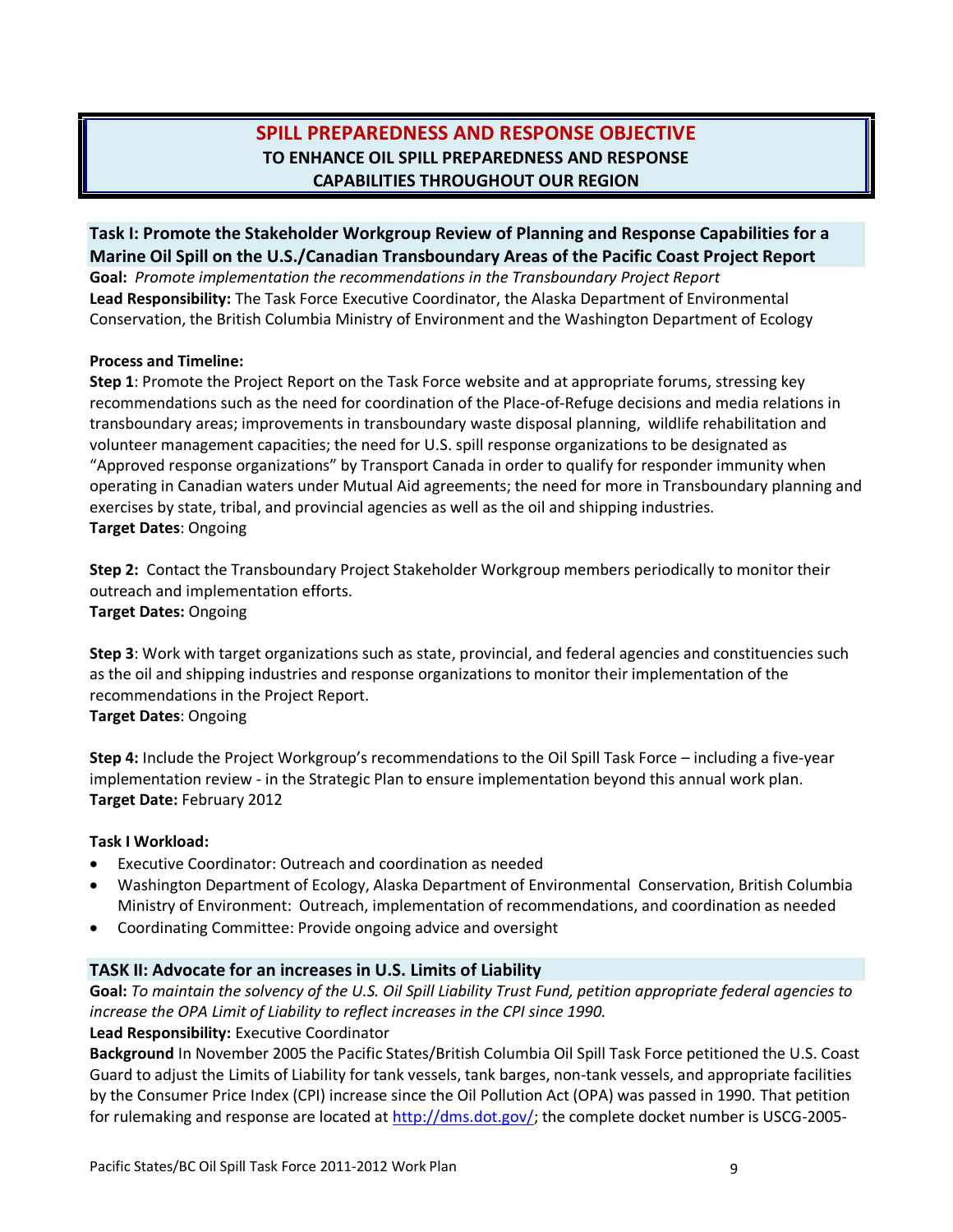23163. The Delaware River Protection Act of 2006 amended and increased liability limits under OPA for all vessel types - i.e. all tank vessels, which includes tank barges, as well as other non-tank vessels. The increases to limits were approximately 50%, which roughly corresponds to the consumer price index increases since OPA was enacted. Increases to liability limits for single hull tank vessels (approximately 150%) far exceeded consumer price index increases. The Act also amended the provision authorizing further increases to limits based on consumer price index increases to begin from the date of enactment of the Act. Authority for future rulemaking to increase vessel limits of liability is limited to consumer price increases. The USCG is now required to make those adjustments every three years.

#### **Process and Timeline:**

**Step 1:** Submit letters of petition to the U.S. Environmental Protection Agency for non-transportation related onshore facilities; to the Department of Interior for offshore facilities and related pipelines; and to the Department of Transportation for transportation-related onshore facilities, deepwater ports and onshore pipelines, motor carriers and railroads. Ask the Secretary of each agency to initiate rulemaking to increase the Oil Pollution Act Limit of Liability for these regulated entities to reflect increases in the CPI since 1990. **Target Date:** November-December 2011

**Step 2**: Track rulemaking and the public docket regarding our letter petitioning the Department of Homeland Security (i.e., the U.S. Coast Guard) to initiate rulemaking to increase the Oil Pollution Act Limit of Liability to reflect increases in the CPI since 1990 for oil handling facilities under their authority. **Target Date**: Ongoing

**Step 3:** Track the public docket regarding rulemaking by U.S. Environmental Protection Agency, the Department of Interior, and the Department of Transportation in response to our petitions. **Target Date:** Ongoing

#### **Task II Workload:**

- Executive Coordinator: Overall implementation and coordination as described above
- Coordinating Committee: Advice and oversight

## **Task III: Track changes to ICS guidance, forms, and applications**

**Goal:** *Review and comment on any proposed changes to the U.S. federal guidance regarding the use of the Incident Command System for oil spill response and track related topics of concern. Promote consistent Professional Qualification Standards for member agencies.* 

**Lead Responsibility:** The Executive Coordinator and Larry Iwamoto, Alaska Department of Environmental Conservation

## **Process and Timeline:**

**Step 1:** A standing workgroup (Mike Zollitsch of Oregon DEQ, Larry Iwamoto of the Alaska DEC, Elin Storey of the Washington Department of Ecology, Chris Klumpp from California OSPR and Curtis Martin from the Hawaii Department of Environmental Health) will convene by conference call as necessary to review and comment on proposed changes to the guidance regarding the use of the Incident Command System for oil spill response. Other topics of concern may also be addressed by the ICS Committee, as proposed by workgroup members or the Task Force Coordinating Committee.

**Target Date**: Ongoing, or as needed

**Step 2**: In addition to supporting this standing ICS Workgroup, the Task Force Member agencies will promote inclusion of NRDA elements in drill scenarios.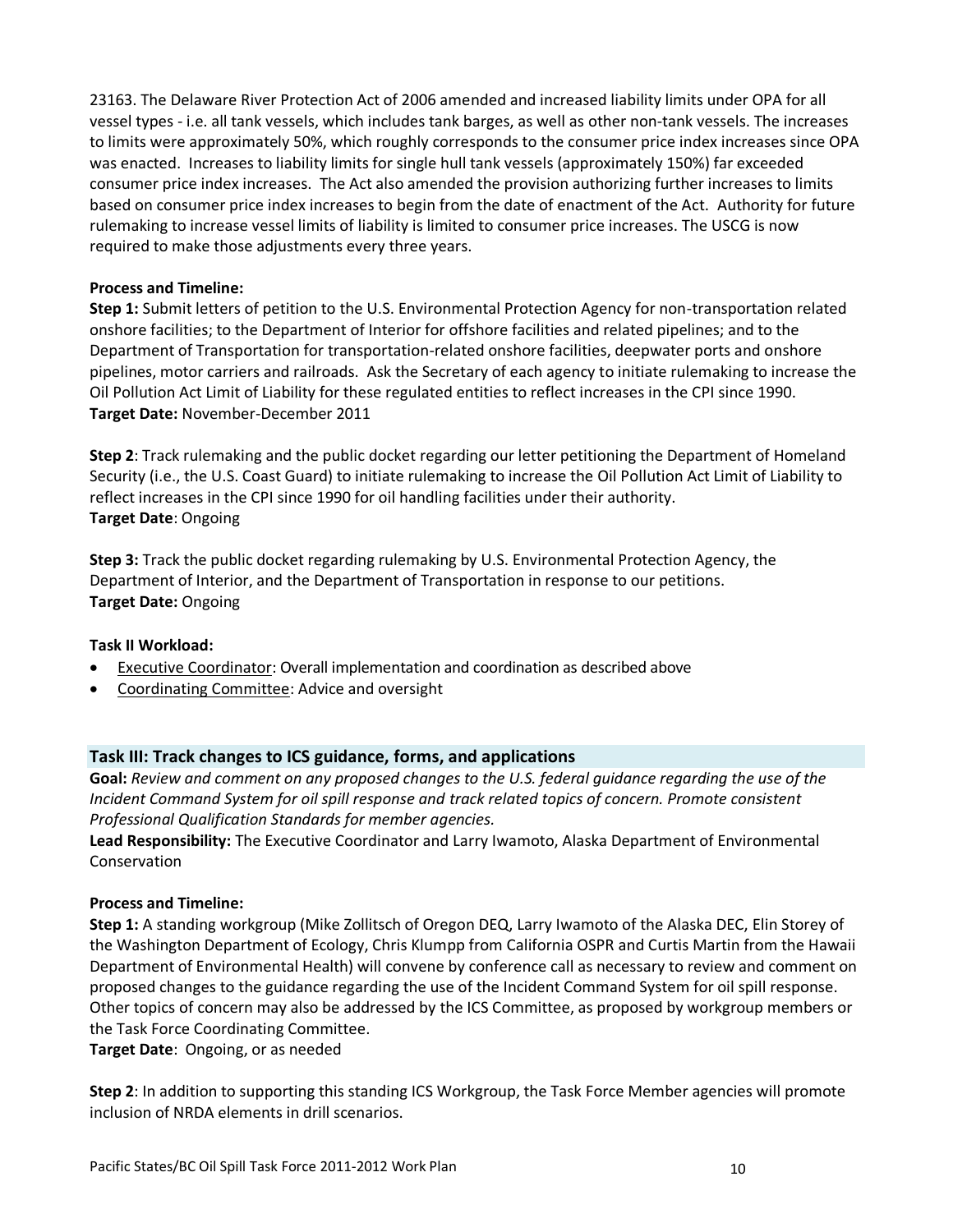### **Target Date:** Ongoing

**Step 3:** Member agencies that have developed Professional Qualification Standards (PQSs) for ICS positions (for which no federal standards have been developed) will share these with the other Task Force member agencies for feedback and ultimate adoption, thus promoting consistency in the Pacific Region. **Target Date:** November 2011

**Step 4:** The Coordinating Committee will then identify any remaining ICS positions for which no PQSs have been developed and allocate responsibility among themselves to draft PQSs for Coordinating Committee review and comment. The Executive Coordinator will coordinate with appropriate U.S. federal agencies to determine whether they are also in the process of developing such PQSs. **Step 3:** February 2012

### **Task III Workload:**

- Executive Coordinator: Staff support and coordination for the ICS Committee and the PQS project
- Coordinating Committee: Provide comments and draft PQSs, facilitate adoption by their agencies, and provide general project oversight

## **TASK IV: Maintain the OILS 911 Spill Reporting Number**

**Goal:** *Maintain and monitor use of the 1-800-OILS-911 spill reporting phone number for British Columbia, Washington, Oregon, and California. Expand to Alaska as feasible.* **Lead Responsibility:** Executive Coordinator

#### **Process and Timeline:**

**Step 1:** Pay the fee to maintain the 1-800-OILS-911 spill reporting system. **Target Date:** Monthly

**Step 2:** Provide Coordinating Committee with usage reports on the spill reporting system. **Target Date:** Quarterly

**Step 3:** Each participating member agency will ensure that participation by their jurisdiction is running smoothly and that information regarding the OILS 911 number is provided to their recreational boating and fishing community.

**Target Date:** Ongoing

**Step 4**: Coordinating Committee members will ensure that their emergency reporting offices are briefed on this system and how it functions. **Target Date**: As needed

**Step 5:** Coordinate with AT&T regarding any questions pertaining to usage data. **Target Date:** Ongoing

#### **Task IV Workload:**

- Coordinating Committee: Ensure that member agency responsibilities are met and report any problems to the Executive Coordinator
- Executive Coordinator: Overall coordination and implementation as described above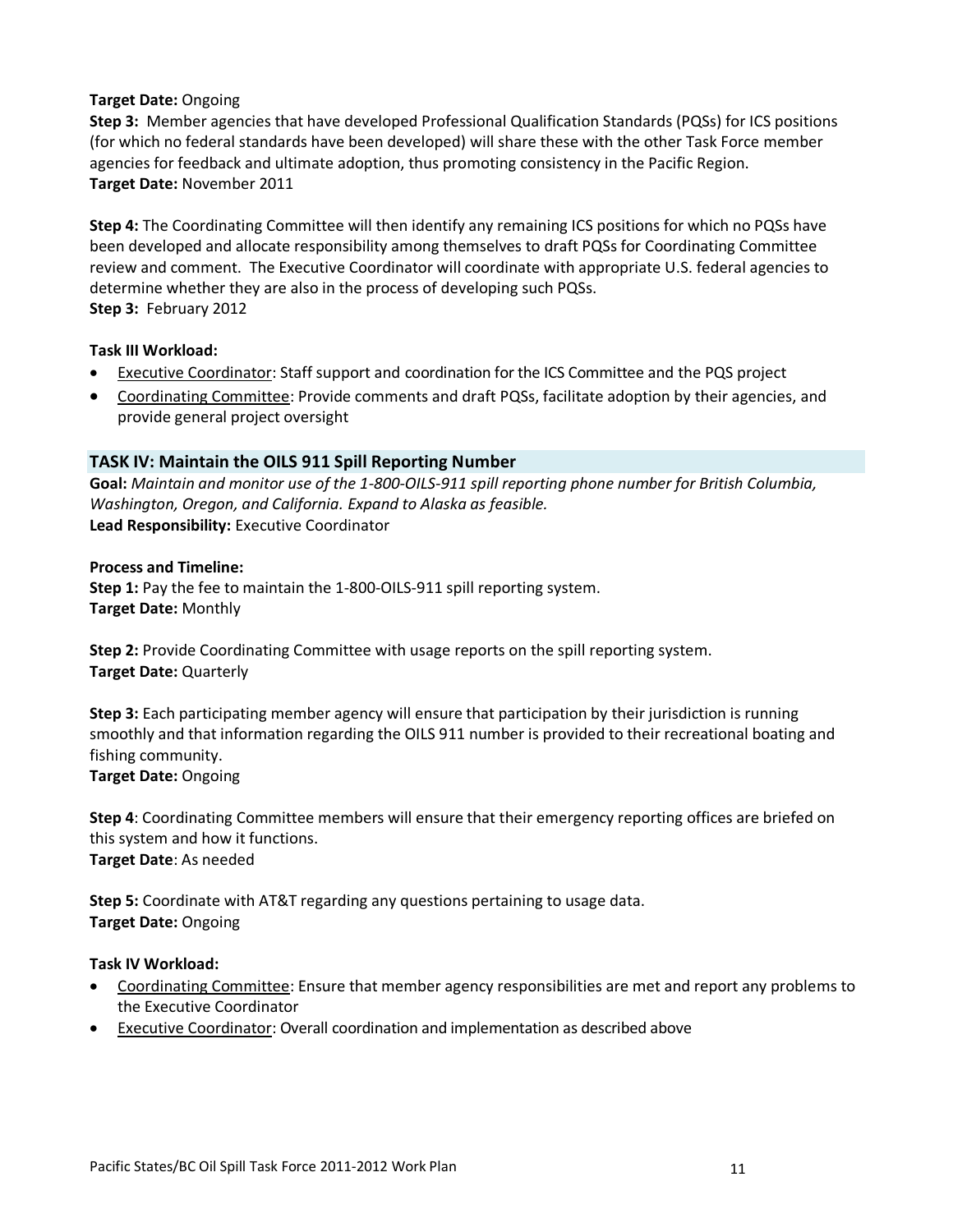### **TASK V: Monitor Mutual Aid Issues**

**Goal:** *Monitor Mutual Aid experiences and issues, updating the Task Force Mutual Aid Agreement and Plan as necessary.*

**Lead Responsibility:** Executive Coordinator

#### **Process and Timeline:**

**Step 1:** Task Force member agencies will include mutual aid in drill designs as possible. Coordinating Committee members will report on any problems encountered during drills and the Committee will direct the Executive Coordinator to make revisions to the 2011 Mutual Aid Agreement or 1993 Mutual Aid Plan as needed.

#### **Target Date:** Ongoing

**Step 2:** Task Force member agencies will share staff under the 1993 Mutual Aid Plan as needed for spill responses, recognizing that this both supplements each agency's response capabilities and provides response experience for visiting agency staff.

**Target Date:** As needed.

**Step 3**: Task Force member agencies will maintain training levels for their staff as well as passports for travel between Canada and the U.S.

### **Target Date:** Ongoing

**Task V Workload:**

- Coordinating Committee: Ensure that member agency responsibilities are met and report any problems to the Executive Coordinator. Work in their agencies on defining a SONS response capability.
- Executive Coordinator: Overall coordination and implementation as described above.

**TASK VI: Maintain a standing workgroup of Member Agency representatives to monitor developments in oil spill R&D, provide input regarding priority projects, and implement adoption of Best Available Technologies.**

**Goal:** *To improve our knowledge of current oil spill research and development projects, to provide input regarding projects of value to our Member Agencies, and to facilitate use of Best Available Technologies.*

**Lead Responsibility:** Judd Muskat, California Office of Spill Prevention and Response

#### **Process and Timeline:**

**Step 1**: The Executive Coordinator will work with Mr. Muskat and the workgroup to establish an agenda and confirm dates for biannual conference calls of the R&D Workgroup. **Target Dates**: December 2011; June 2012 as needed

**Step 2**: Each conference call will be documented and follow-up steps identified. **Target Date**: After each call

#### **Task VI Workload:**

- Executive Coordinator: Overall coordination and implementation as described above
- Judd Muskat: Work with the EC and designated representatives to develop agendas for the conference calls and provide leadership on the calls
- Coordinating Committee: Nominate appropriate representatives from their agencies and ensure participation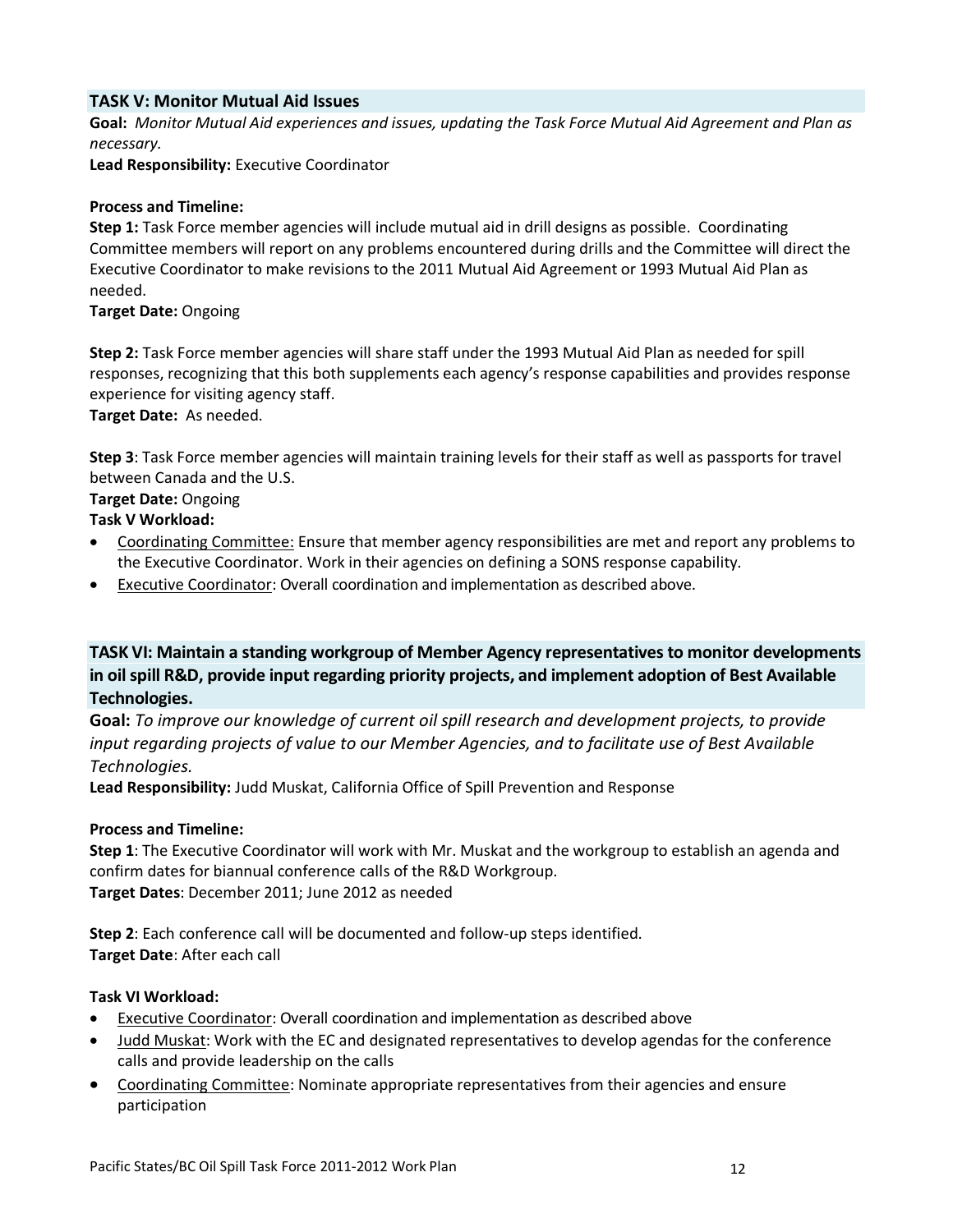### **TASK VII: Spill Preparedness/Response Topics of Concern**

**Goal:** *Monitor and share information on the following Spill Preparedness/Response Topics of Concern* **Lead Responsibility:** Executive Coordinator, Coordinating Committee, designated Points of Contact

- Volunteer planning and management
- Oil spill drill programs
- Applied response technologies and regulations
- Oil Spill research and development, including BAT and BAP
- Oil Spill Response Organization (OSRO) certifications, mergers, mutual aid and response capabilities
- Joint Information Center (JIC) planning, training, and guidelines
- Natural Resource Damage Assessment (NRDA) initiatives, issues, and activities, including NRDA assessments and collections
- Coordination of inter-jurisdictional wildlife care
- West Coast sea bird and other vulnerable marine populations threatened by oil spills
- Development of remote sensing capabilities and implementation of 24-hour response operations where it would be safe and effective
- Contingency plan regulations and preparedness/response issues re: nontank vessels
- Track planning for Potential Places of Refuge and applications of POR decision-making guidelines
- Status of the Oil Spill Liability Trust Fund
- Use of the Integrated Vessel Response Plan for Tank Vessels
- Lessons learned from the Deepwater Horizon Spill of National Significance
- Preparedness/Response Lessons Learned

**Process:** Share information at quarterly meetings or as appropriate between meetings.

**Timeline:** Ongoing

#### **Task VII Workload:**

- Executive Coordinator and Coordinating Committee: Monitor and share information on Topics of Concern between and at quarterly meetings
- Each Agency: Establish Points of Contact to monitor and exchange information on Topics of Concern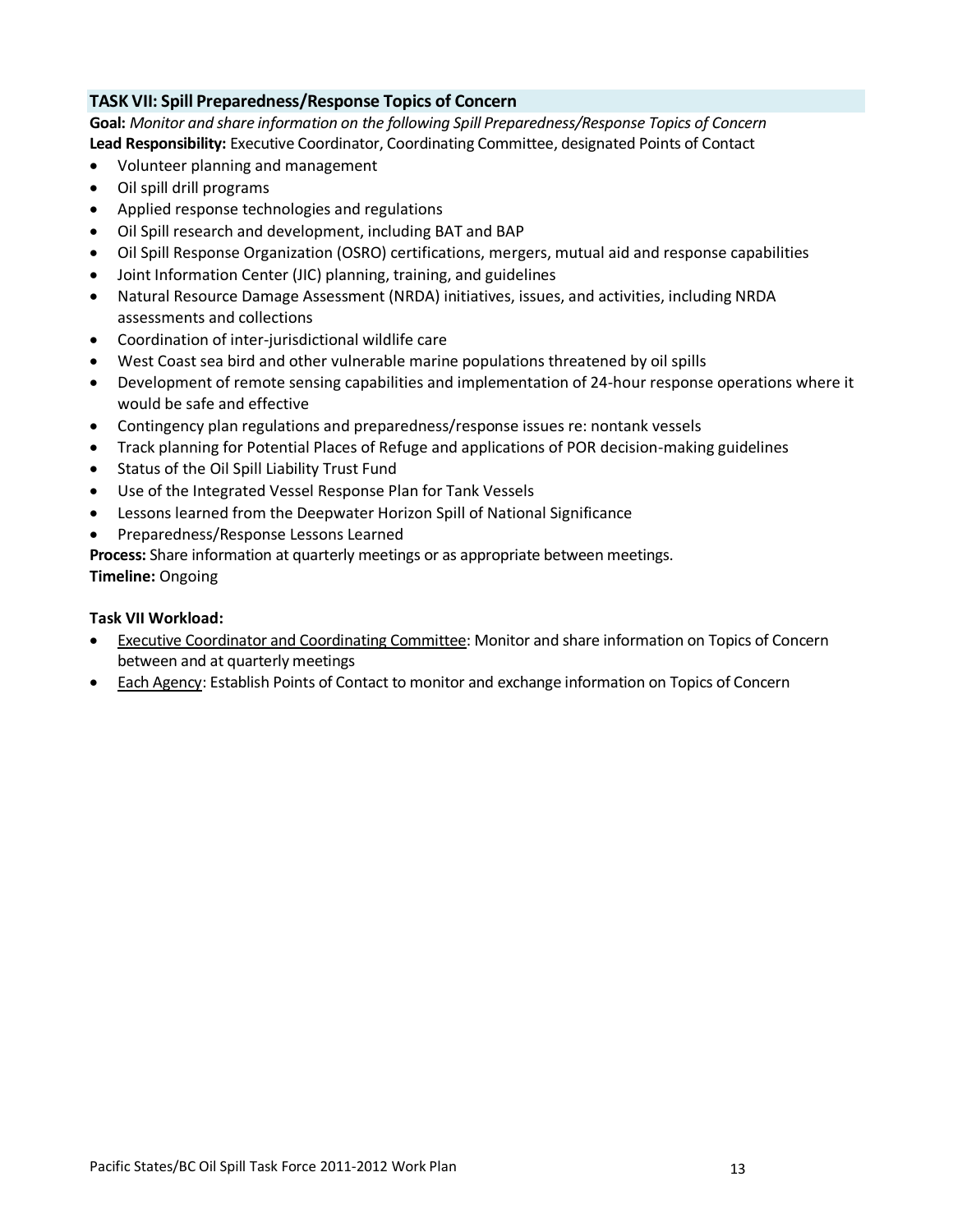## **COMMUNICATIONS OBJECTIVE**

## **TO CONTINUOUSLY IMPROVE COMMUNICATIONS WITHIN THE TASK FORCE AS WELL AS WITH KEY STAKEHOLDERS AND THE GENERAL PUBLIC, AND TO MAINTAIN A HIGH LEVEL OF PUBLIC AND STAKEHOLDER INVOLVEMENT IN TASK FORCE ACTIVITIES**

## **PART A. STAKEHOLDER OUTREACH/EXTERNAL COMMUNICATIONS**

### **TASK I: Plan for and host the 2012 Clean Pacific**

**Goal:** *Work with the TradeFair Group, the 2012 Program Committee and conference co-hosts to plan for and host the 2012 Clean Pacific Conference.*

**Lead Responsibility**: The Executive Coordinator, OSPR and the Coordinating Committee

#### **Process and Timeline:**

**Step 1:** Work with the TradeFair Group to review the planning timeline, nominate Program Committee members, brainstorm conference topics, review the 2009 Lessons Learned and discuss event costs. **Target Date:** August 25, 2011

**Step 2:** Participate in the Clean Pacific Planning Committee meeting in Long Beach to plan tracks, session topics, and review abstracts.

**Target Date:** Late October/Early November 2011

**Step 3:** Promote the Conference and help the TradeFair Group secure Co-Hosts, Supporters and Sponsors for Clean Pacific 2012.

**Target Date:** September 2011 – April 2012

**Step 4:** Plan a Task Force booth and arrange staffing. **Target Date:** February - April 2012

**Step 5:** Work with the TradeFair Group staff to review promotional literature prior to its distribution. **Target Date:** As needed

**Step 6**: Ensure that the Conference program incorporates our jurisdictional updates and Legacy Awards. **Target Date**: Throughout the planning process

**Step 7**: Host the 2011 Clean Pacific Conference. **Target Dates**: May 15-17, 2012

#### **Task I Workload:**

- Each Agency: Assign at least one staff person to the Clean Pacific Program Committee
- Each Task Force Member: Attend and present jurisdictional reports as per our Annual Meeting format
- California Office of Spill Prevention and Response: Assume additional "host agency" responsibilities as necessary, including serving as the Clean Pacific "Host" for the General Sessions and presentation of the 2012 Legacy Awards
- Coordinating Committee: Provide guidance and oversight as necessary; identify Supporters and Sponsors, maintain links to Clean Pacific on their websites and serve as Session Chairs as needed
- Executive Coordinator: Overall coordination of implementation steps described above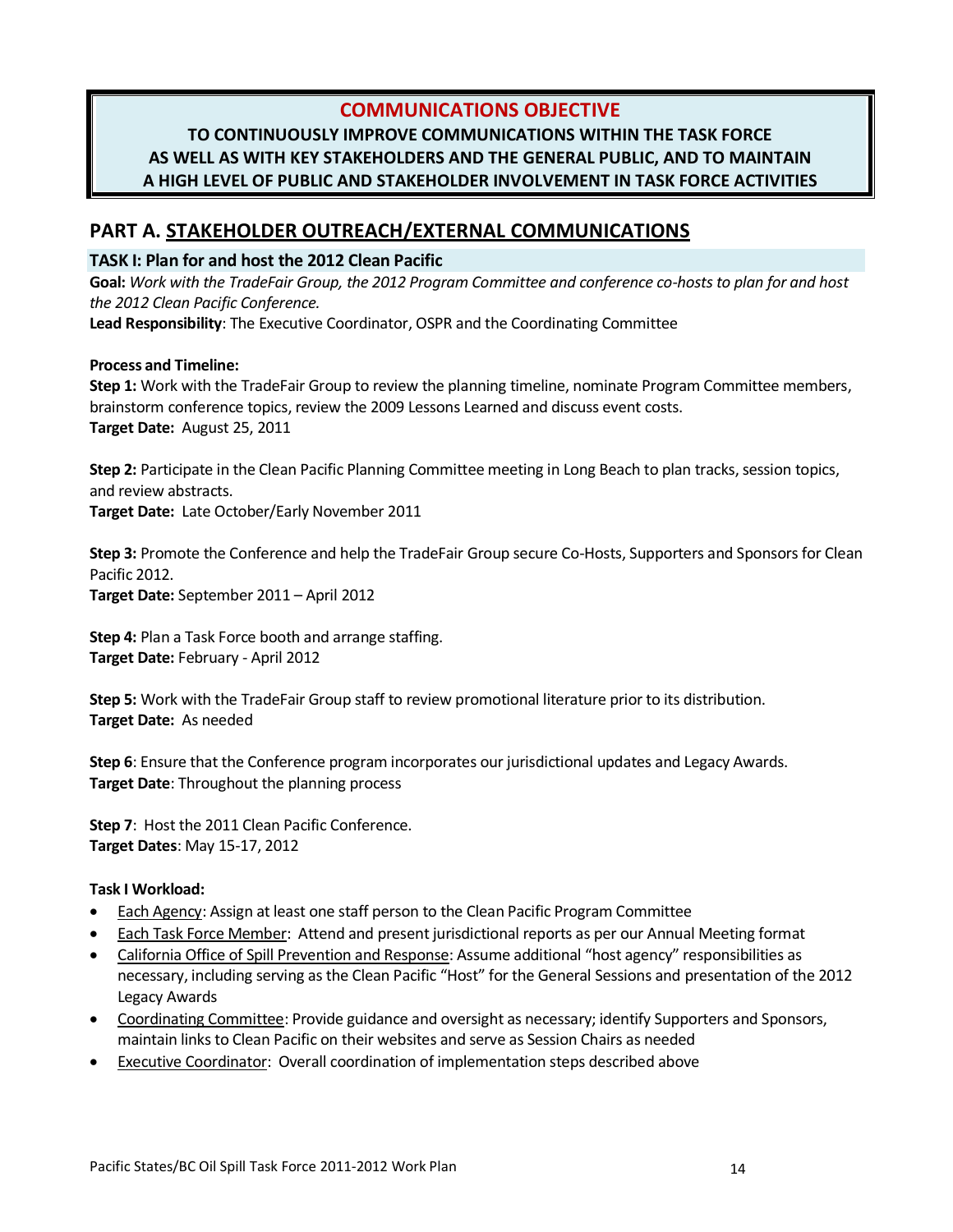#### **TASK II: Stakeholder Outreach**

**Goal:** *Provide both opportunities for public involvement in Task Force deliberations and education about Task Force activities.*

**Lead Responsibility:** The Executive Coordinator will take the lead, working with the Coordinating Committee and Task Force Members

#### **Process and Timeline:**

**Step 1:** As approved by the Coordinating Committee, invite key stakeholders to participate in project work groups. **Target Date:** Ongoing

**Step 2:** Invite the public to attend Annual Meetings that include Task Force and member agency updates, as well as speakers addressing topics of current concern. The 2011 Annual Meeting will be hosted by the Alaska Department of Environmental Conservation. **Target Dates:** August 2011

**Step 3:** In conjunction with the Annual Meeting and Clean Pacific Conference, produce an Annual Report on Task Force and member agency activities and accomplishments. **Target Date:** August 2011 and May 2012

**Step 4:** The Executive Coordinator will respond to information requests and speaking invitations as well as attend hearings, meetings and conferences consistent with the mission of the Task Force and the interests of its member agencies.

**Target Date:** Ongoing

**Step 5:** Coordinating Committee members will serve as points of contact for other state or provincial agencies as needed to insure that all appropriate issues are before the Task Force. As key stakeholders, other agencies will be invited to provide updates on their activities when appropriate. **Target Date:** Ongoing

**Step 6:** Maintain contacts with key U.S. and Canadian federal agencies and other coastal states and provinces. **Target Date:** Ongoing

**Step 7:** The Executive Coordinator will represent the Task Force at meetings of the American Petroleum Institute's Spills Advisory Group and the AWO/USCG Quality Steering Committee for the Pacific Region. **Target Date:** Meetings as scheduled

#### **Task II Workload:**

- Each Agency: Participate in the Annual Meetings and provide agency program information for the Annual Reports
- Coordinating Committee: Specific responsiblity for Steps 1 and 5 above
- Executive Coordinator: Overall coordination and implementation as described above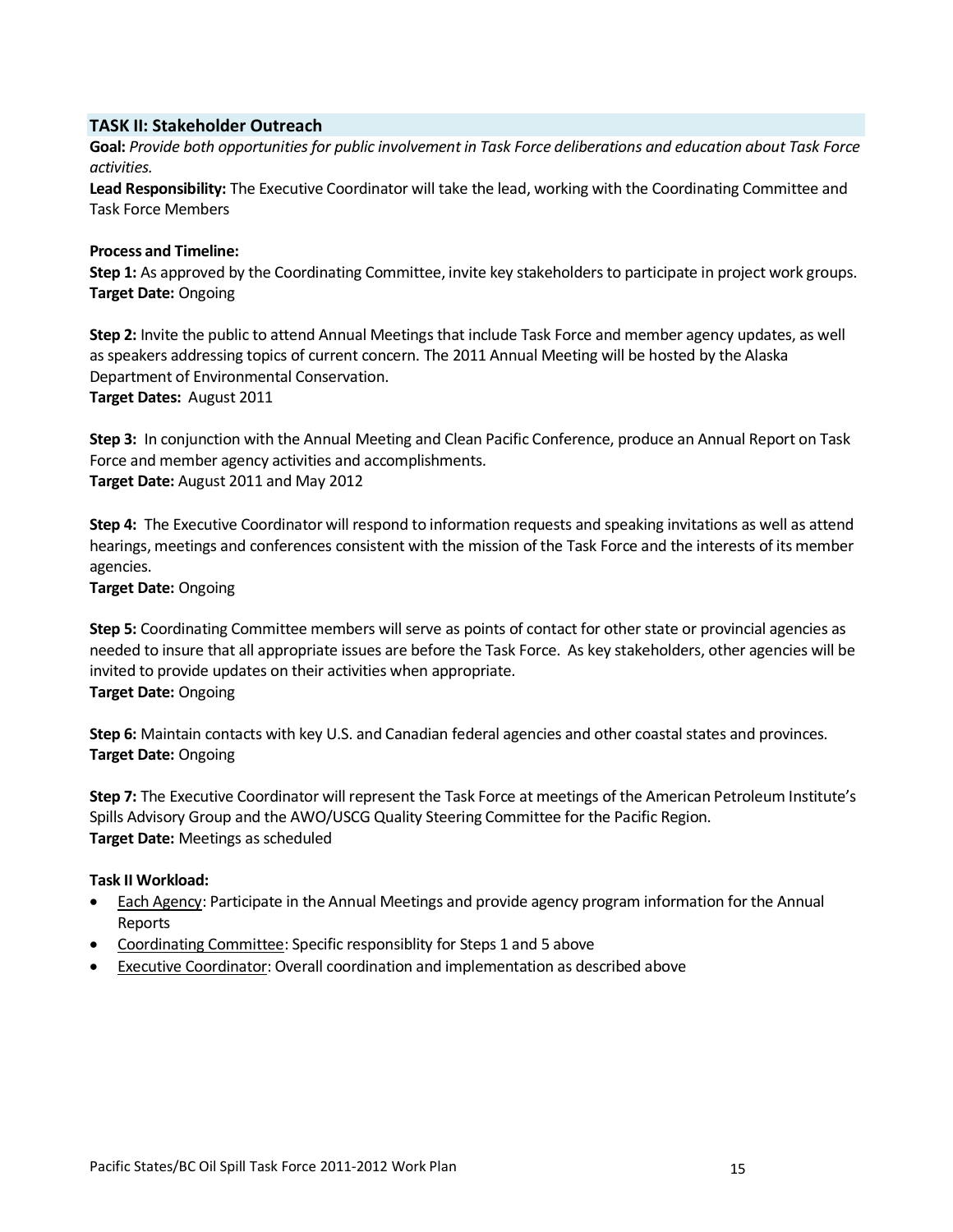### **TASK III: Maintain the Task Force Website**

**Goal:** *Maintain an updated website in order to provide information on the Task Force and its activities as well as links to member and federal agency websites.*  **Lead Responsibility:** Executive Coordinator

#### **Process and Timeline:**

**Step 1:** Ensure that current information including meeting and event announcements, summary notes, reports including the Annual Report, comments, agreements, member agency websites, Points of Contact, Annual Work Plans and the current Strategic Plan are available on the website. **Target Date:** Ongoing

**Step 2**: Provide notices to key stakeholders and media contacts when event notices, project reports, meeting notes, or other items of current interest are posted on the website. **Target Date:** Ongoing

**Step 3:** Maintain a calendar of relevant conferences and events**. Target Date:** Ongoing

### **Task III Workload:**

- Each Agency: Use the web site as a resource for information on Task Force activities, reports, resolutions, and agreements
- Coordinating Committee: Ensure that links for their agency sites are current on the Task Force website and also ensure that their agency website provides a link to the Task Force site.
- Executive Coordinator: Provide Task Force information in electronic format to the webmaster and periodically review the website for accuracy and currency. Provide notice of postings to stakeholders and media contacts.

## **TASK IV: Track and Comment on Federal Policy Development**

**Goal:** *Track policy development at the US and Canadian federal levels, as well as at international levels and provide comment and input on behalf of the Task Force.*  **Lead Responsibility:** The Executive Coordinator

#### **Process and Timeline:**

 $\overline{a}$ 

**Step 1:** Submit comments on the tug and barge inspection regulations scheduled to be proposed by the U.S. Coast Guard.

**Target Date:** Comment deadline on 12/9/11

**Step 2:** Notify the Coordinating Committee of chances for comment or input to federal or international initiatives. **Target Date:** Ongoing

**Step 3:** Written comments will be coordinated by the Executive Coordinator according to established procedures<sup>1</sup>. **Target Date:** Ongoing

 $<sup>1</sup>$  The Task Force comment procedures are as follows:</sup>

<sup>1.</sup> Executive Coordinator or a member agency notifies the Coordinating Committee of a comment opportunity. The Executive Coordinator sets a deadline for draft comments to be submitted.

<sup>2.</sup> Member agencies' draft comments are compiled or an initial draft is developed by the Task Force. This draft is sent to the Coordinating Committee for a review and comment process until consensus is achieved.

<sup>3.</sup> Final consensus comments are submitted on behalf of the Task Force.

<sup>4.</sup> Nothing in this process precludes member agencies from submitting their own comments as well.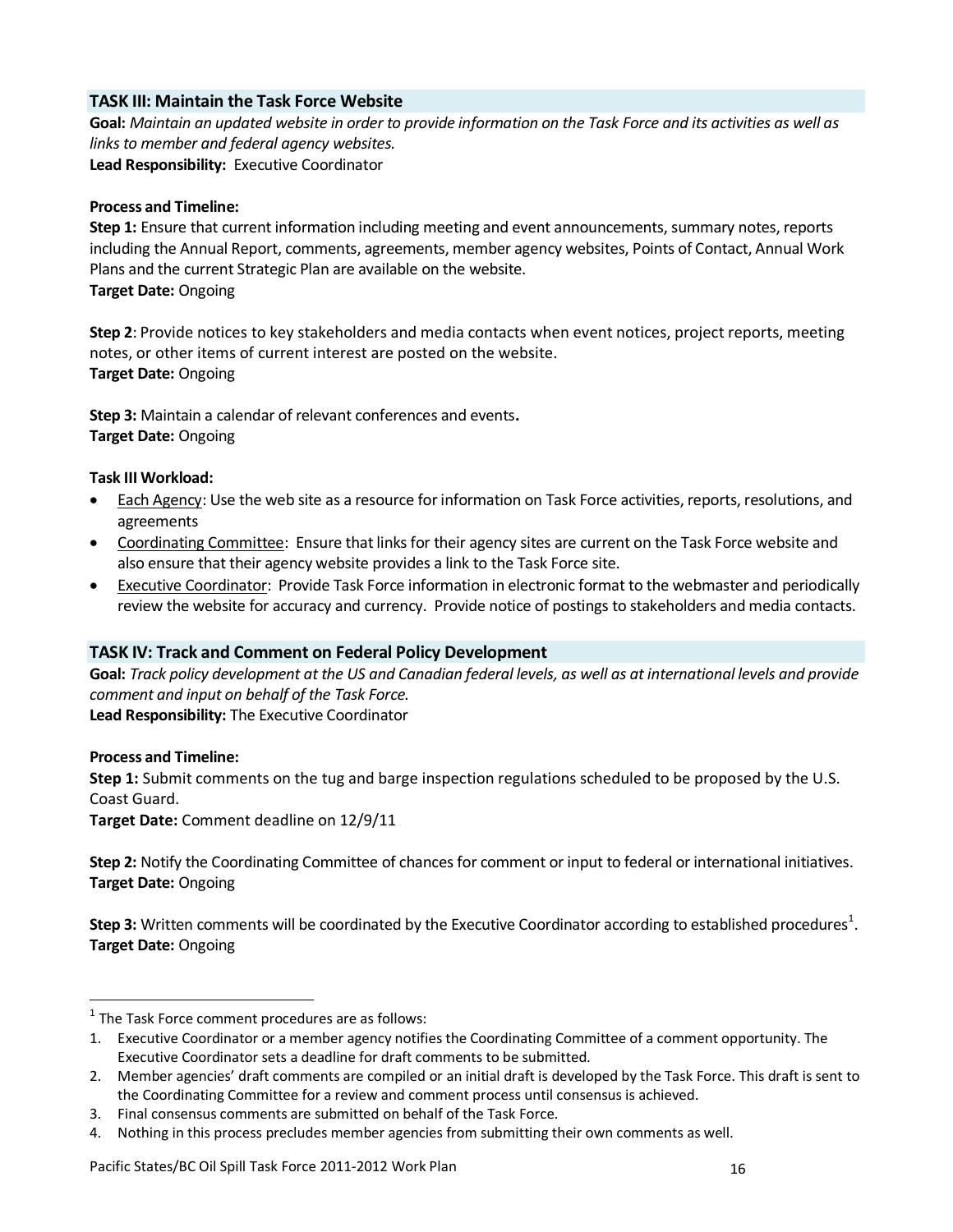#### **Task IV Workload:**

- Each Agency: Suggest opportunities for comment and draft comments needed
- Coordinating Committee: Suggest opportunities for comment; review opportunities for comment and submit drafts by specified deadlines
- **Executive Coordinator: Overall coordination and implementation as described above.**

#### **TASK V: Maintain the Legacy Awards Program in conjunction with the Clean Pacific Conferences**

**Goal**: *Create incentives to reduce the risks and the impacts of oil spills by maintaining the Legacy Awards program on a biennial basis, consistent with the Clean Pacific Conferences. Legacy Awards honor and publicize public and private sector initiatives that go beyond regulatory requirements to improve oil spill prevention, preparedness, and response.*

**Lead Responsibility:** Executive Coordinator

#### **Process and Timeline:**

**Step 1:** Website announcement requesting nominations for the 2012 Legacy Awards **Target Date:** November 2011 (Deadline January 31, 2012)

**Step 2:** The Coordinating Committee reviews nominations and makes award recommendations to the Task Force Members, who make final selections, not to exceed five. **Target Date:** February 2012

**Step 3:** The Task Force Members chose the Legacy Award winners. Notifications are sent and awards ordered. **Target Date:** March 2012

**Step 4:** The Legacy Award Winners are announced. **Target Date:** April 2012

**Step 5:** 2012 Legacy Awards are presented at the Clean Pacific Conference. **Target Date:** May 2012

#### **Task V Workload:**

- Each Agency: Task Force members review the Coordinating Committee's recommendations and makes final decisions on Legacy Award winners.
- Coordinating Committee: Review and discuss nominations as compiled by the Executive Coordinator, and make final recommendations to the Task Force Members. Provide additional research on nominees if necessary.
- **Executive Coordinator: Overall coordination and implementation as described above.**

#### **TASK VI: Maintain Partnerships with U.S. and Canadian Federal Agencies**

**Goal:** *The Coordinating Committee and/or the Executive Coordinator will meet annually with U.S. and Canadian federal oil spill regulatory agencies to identify and facilitate partnership opportunities on regional issues of common concern.*

**Lead Responsibility:** Executive Coordinator

#### **Process and Timeline:**

**Step 1:** Arrange a meeting of the U.S. Coast Guard/Pacific Area in conjunction with the Clean Pacific Conference, in order to implement the Task Force/USCG Pacific Area Memorandum of Understanding. Include U.S. EPA as appropriate.

**Target Date:** May 18, 2012 in Long Beach, CA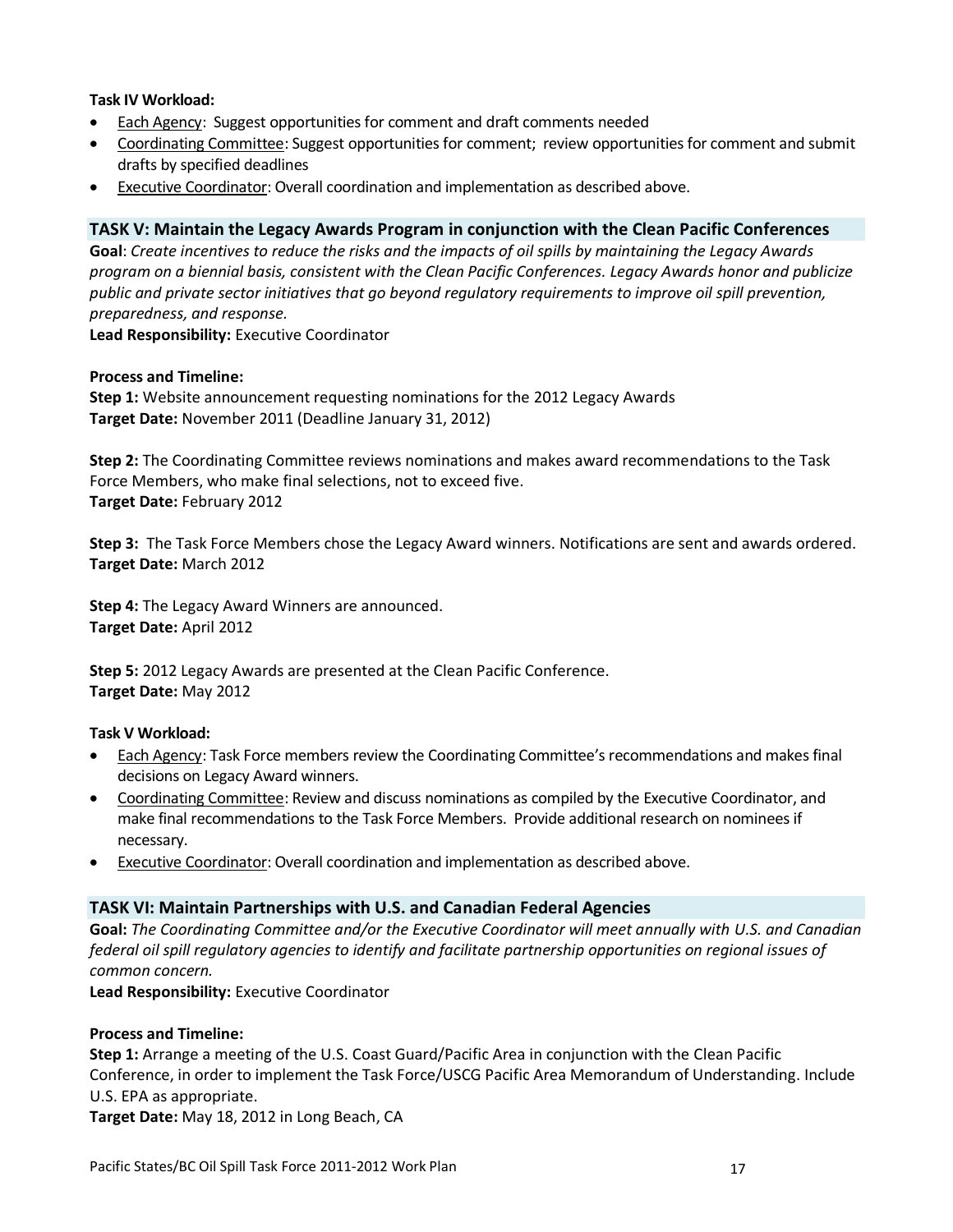**Step 2:** Arrange meetings with Canadian federal agencies as possible, based on advice from the British Columbia Ministry of Environment. **Target Date:** As possible

#### **Task VI workload:**

- Coordinating Committee: Participate in discussions outlined above, follow-through as necessary
- Executive Coordinator: Facilitate discussions and arrange for meetings with federal officials

## **TASK VII: Expand and Maintain the Task Force network of Contacts with Coastal States and Provinces**

**Goal:** *Maintain our network of contacts in other coastal U.S. states and Canadian provinces for purposes of information sharing, promotion of Unified Command, advancement of state/provincial interests and enhanced opportunities for mutual aid during major oil spills.*  **Lead Responsibility:** Executive Coordinator

#### **Process and Timeline:**

**Step 1:** Maintain Points of Contact with the U.S. coastal states and Canadian provinces for purposes of information sharing, discussion of critical issues, and mutual aid. **Target Date:** Ongoing

**Step 2:** Identify additional Points of Contact among mid-Atlantic Coast states and Canadian provinces as needed for purposes of information sharing and mutual aid. **Target Date:** Ongoing

#### **Task VII workload:**

- Coordinating Committee: Provide oversight and guidance
- Executive Coordinator: Overall coordination and implementation as described above

## PART B. INTERNAL COMMUNICATIONS

#### **TASK I: Continuous Improvement of Communications among Member Agencies**

**Goal:** *Continue to improve communications between Task Force member agencies.* **Lead Responsibility:** The Executive Coordinator and the Coordinating Committee

#### **Process and Timeline:**

**Step 1:** The Executive Coordinator will provide a compilation of news clippings to the Coordinating Committee and other agency contacts in order to share information on key events and initiatives of interest to the Task Force member agencies.

**Target Date:** Ongoing

**Step 2:** Exchange information on member agency initiatives and activities, including training opportunities. Encourage member agencies to share staff expertise according to the procedures established in Section 2.0 of the 1993 Mutual Aid Plan.

**Target Date:** Ongoing

**Step 3:** Maintain a current Contact List of Task Force Members and Coordinating Committee members. Points of Contact will be assigned by each agency to the Tasks and Topics of Concern noted in this Work Plan and posted on our website annually.

**Target Date:** Update as needed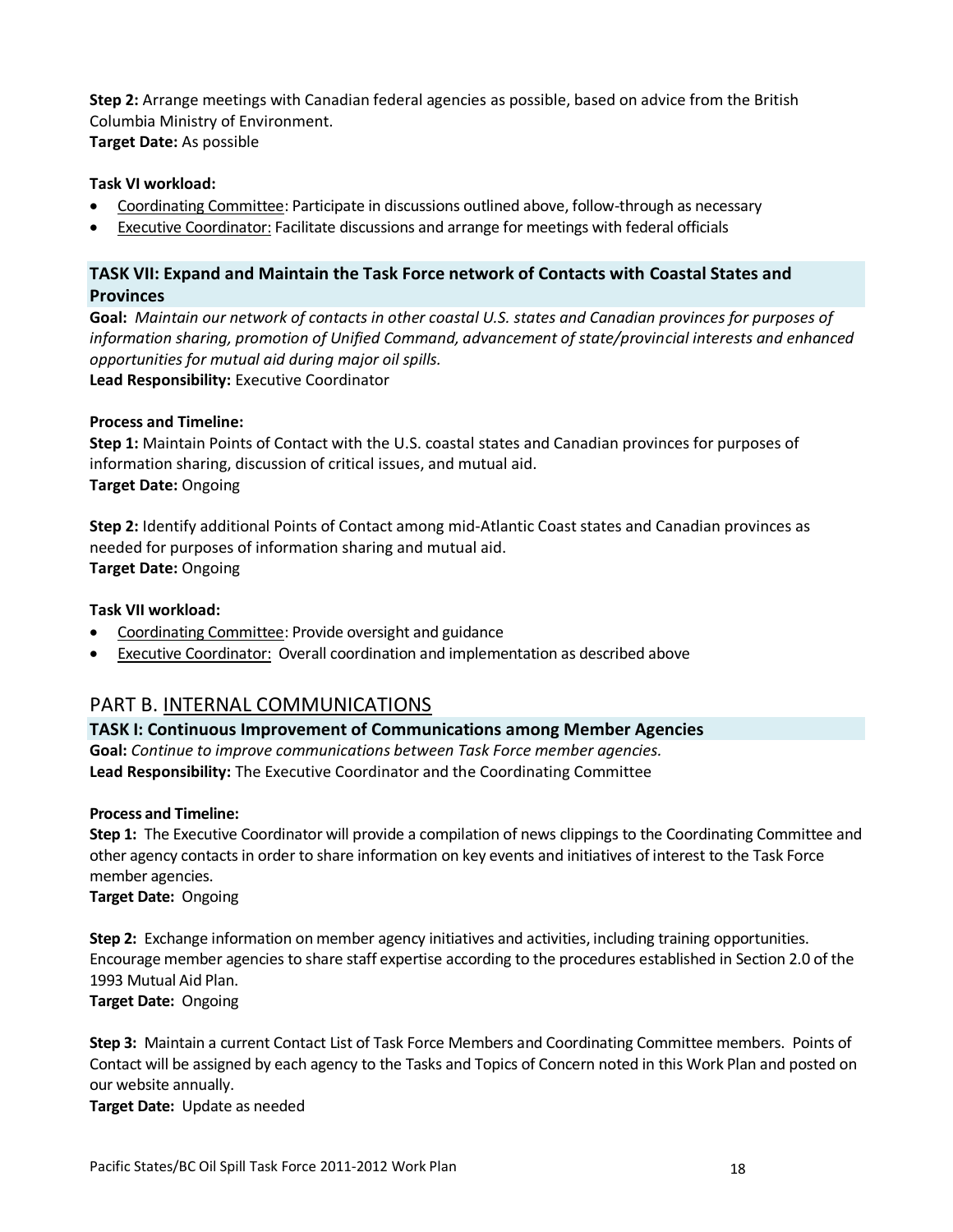**Step 4:** Produce a Midterm Status Report to Task Force Members on the progress of the Annual Work Plan projects and other current activities. Highlight important emerging issues as appropriate. **Target Date:** February - March 2012

**Step 5:** Use methods of electronic communication such as phone, email, or video-conferencing to supplement or replace travel to meetings.

**Target Date:** Ongoing, as resources allow

**Step 6:** The Coordinating Committee will meet for purposes of information exchange and Task Force administration, rotating meeting locations among member jurisdictions.

## **Target Dates and Locations:**

- 8/25/11 in conjunction with the 2011 Annual Meeting in Alaska
- November 2, 2011 in conjunction with the Clean Pacific Program Committee meeting in Long Beach, CA
- February 2012 (Date TBD) by conference call
- May 2012 in conjunction with the Clean Pacific Conference in Long Beach, CA

## **Task I Workload:**

- Each Agency: Share staff expertise and support Coordinating Committee member's involvement
- Coordinating Committee: Facilitate ongoing information exchange among member agencies; review and update the Contact List and Staff Directory as requested; encourage the exchange of staff among agencies; participate in Coordinating Committee meetings; interpret the work of the Task Force to agency program staff and interpret their program staff needs to the Task Force as appropriate (NOTE: Member agency spill program staff should communicate information of concern through their Coordinating Committee member)
- **Executive Coordinator: Overall coordination and implementation as described above**

## C. ADMINISTRATION AND PLANNING

## **TASK I: Extend the current Strategic Plan to 2013**

**Goal:** *Provide updates and revisions as needed to extend the 2009-2012 Strategic Plan to 2013.* **Lead Responsibility:** Executive Coordinator and the Coordinating Committee

## **Process and Timeline:**

**Step 1**: Review proposed amendments and updates at the 2011 Executive Session of the Task Force Members and Coordinating Committee members, noting that an extension allows the new Executive Coordinator time to develop a new Strategic Plan for adoption by the Task Force Members at their 2013 Annual Meeting. **Target Date**: August 2011

**Step 2:** The Coordinating Committee reviews and finalizes draft amendments and updates. **Target Date**: February 2012

**Step 3:** The Task Force Members adopt the revised Strategic Plan. **Target Date**: May 2012 at the Clean Pacific Conference

#### **Task I Workload:**

- Coordinating Committee: Work with the EC to finalize revisions and amendments
- Executive Coordinator: Work with the Coordinating Committee to finalize revisions and amendments
- Task Force Members: Approve extension task and adopt revised Strategic Plan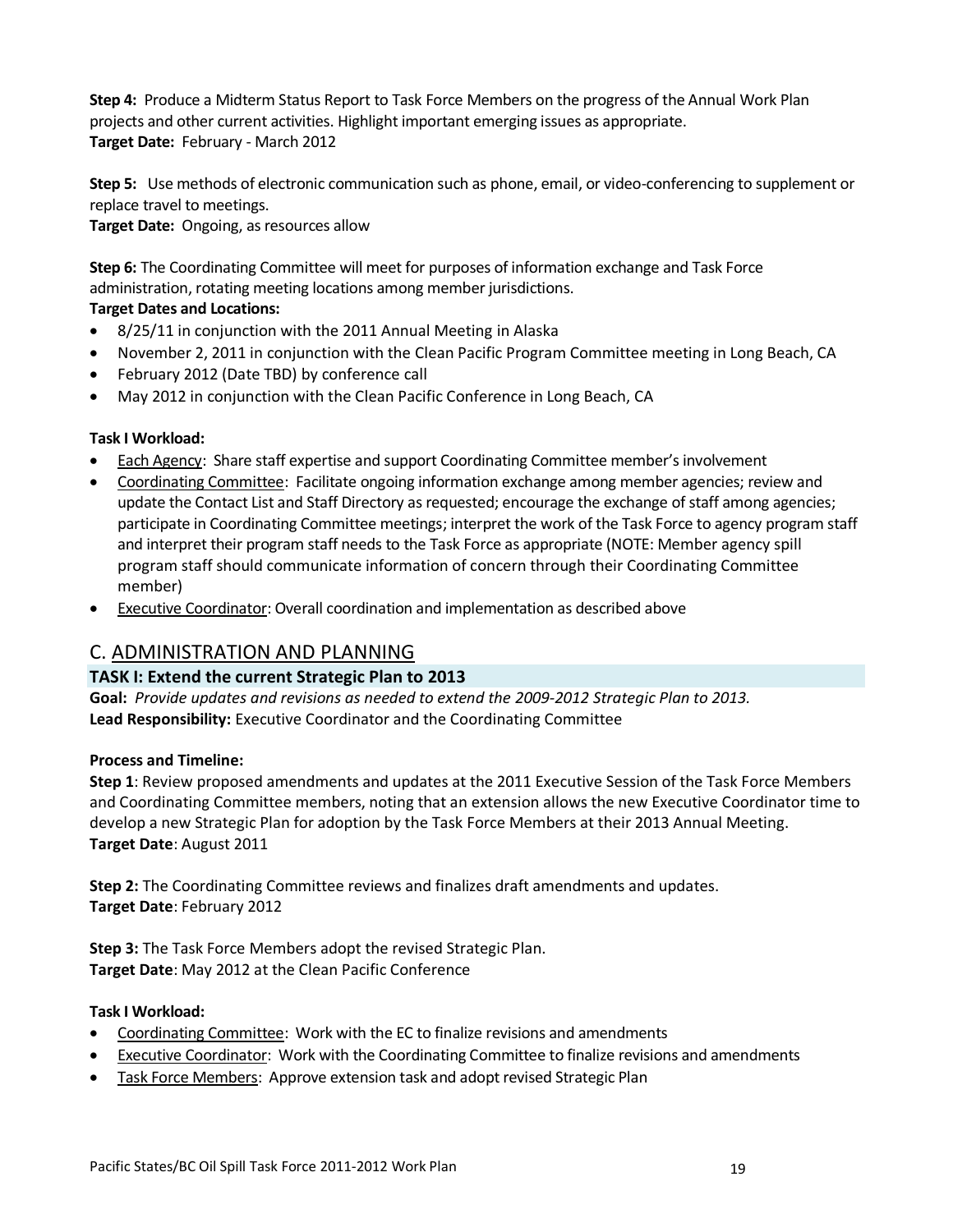#### **TASK II: Hire a new Executive Coordinator**

**Goal:** *To recruit and hire a person qualified to undertake the responsibilities of the Executive Coordinator for the Pacific States/British Columbia Oil Spill Task Force*. **Lead Responsibility:** The Coordinating Committee

#### **Process and Timeline:**

**Step 1**: The current Executive Coordinator will provide a draft job description and budget template to the Coordinating Committee. **Target Date**: November 2011

**Step 2:** The Washington Department of Ecology will announce a Request for Proposals. This RFP will also be posted on the Task Force and member agencies' websites. A mandatory pre-bid conference call date and time, as well as the date and location for final interviews, will also be announced. **Target Date**: January 2012

**Step 3:** Following a mid-February deadline electronic submittal of proposals, the Coordinating Committee will convene by conference call to review the proposals. **Target Date**: February 2012

**Step 4:** The Coordinating Committee will conduct screening interviews by phone. Coordinating Committee members in the jurisdiction where the applicant resides will host these interviews. **Target Date:** March 2012

**Step 5**: The Coordinating Committee and Task Force Members will conduct interviews with 3-5 of the selected applicants. The date and location for this session will be pre-set and announced with the RFP. An offer will be made following these interviews.

**Target Date**: April 2012

**Step 6:** The successful applicant will be asked to attend the Clean Pacific Conference in Long Beach, CA. **Target Date**: May 15-17, 2012

**Step 7:** The incoming Executive Coordinator will train with the outgoing Executive Coordinator. **Target Date:** Last two weeks of June 2012

#### **Task II Workload:**

- Washington Department of Ecology: Develop and announce the RFP in coordination with the Coordinating Committee. Send all submittals to the Coordinating Committee for review and interface with applicants to arrange phone and final interviews. Work with the Coordinating Committee to develop a contract for the new Executive Coordinator.
- Coordinating Committee: Participate in the pre-bid conference, a conference call to review all bids, screening phone interviews, and face-to-face interviews. Support the work of the WA Department of Ecology to manage the process.
- Task Force Members: Participate in the final interviews and choose a new Executive Coordinator.
- Executive Coordinator: Support the work of the Coordinating Committee, Task Force Members, and WA Department of Ecology as needed. Provide guidance and training for the new Executive Coordinator.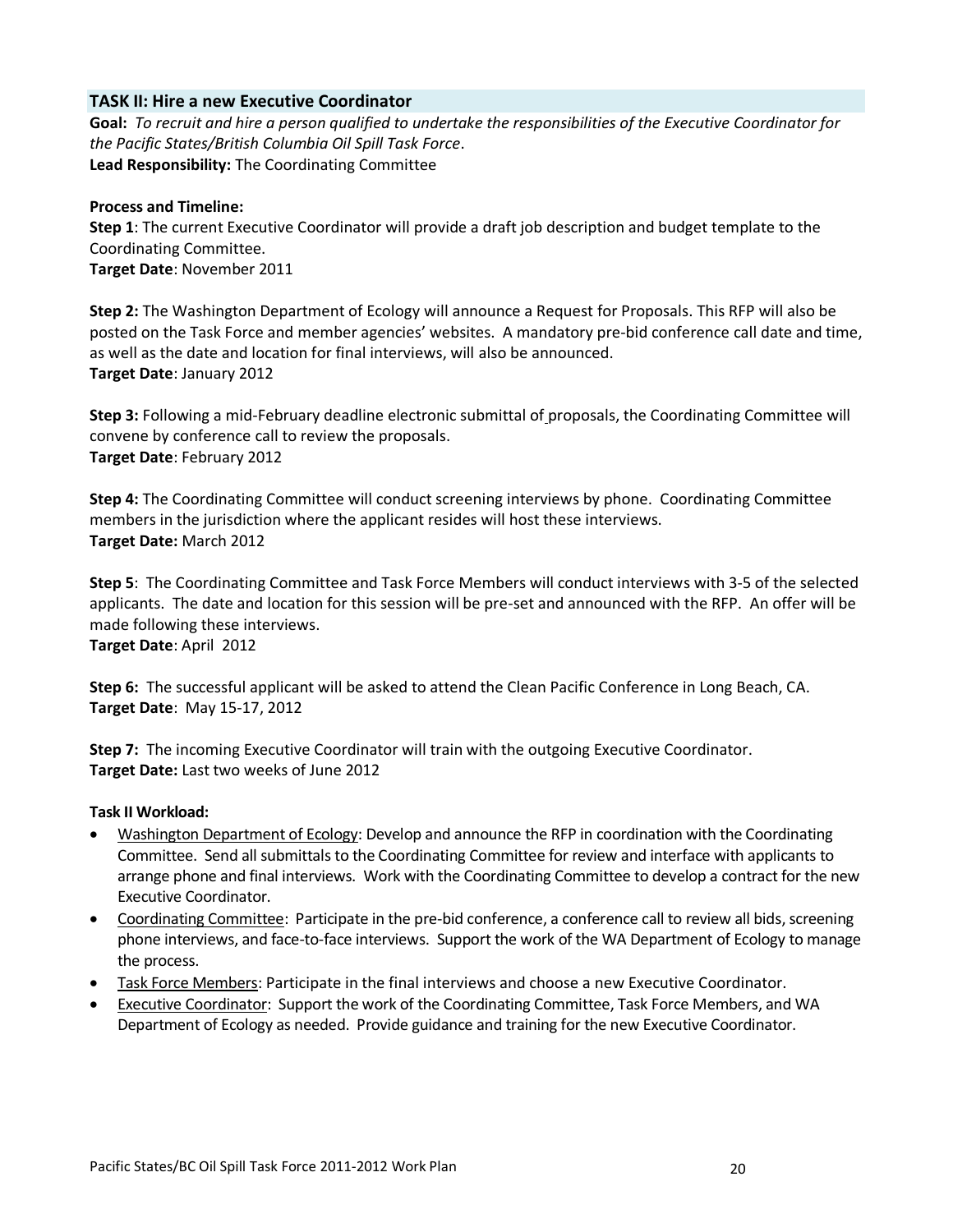#### **TASK III: Develop the 2012 – 2013 Annual Work Plan**

**Goal:** *Develop the 2012-2013 Annual Work Plan pursuant to the mission, goals, objectives, and tasks outlined in the Strategic Plan*

**Lead Responsibility:** The Executive Coordinator and Coordinating Committee

#### **Process and Timeline:**

**Step 1**: The Executive Coordinator and Coordinating Committee will convene by Conference call to discuss an outline of possible tasks under the primary objectives of Spill Prevention, Spill Preparedness/Response and Communications.

**Target Date**: July 2012

**Step 2:** The Executive Coordinator will draft an Annual Work Plan based upon the chosen tasks and submit it to the Coordinating Committee for review and comment. **Target Date**: August 2012

**Step 3:** A final Draft Annual Work Plan will be submitted to the Task Force Members for adoption**. Target Date**: Mid-September 2012

#### **Task III Workload:**

- Coordinating Committee: Participate in discussions and reviews of iterative drafts, providing feedback and guidance and ensuring that their Task Force Members' views and comments are communicated
- **Executive Coordinator: Overall coordination and implementation**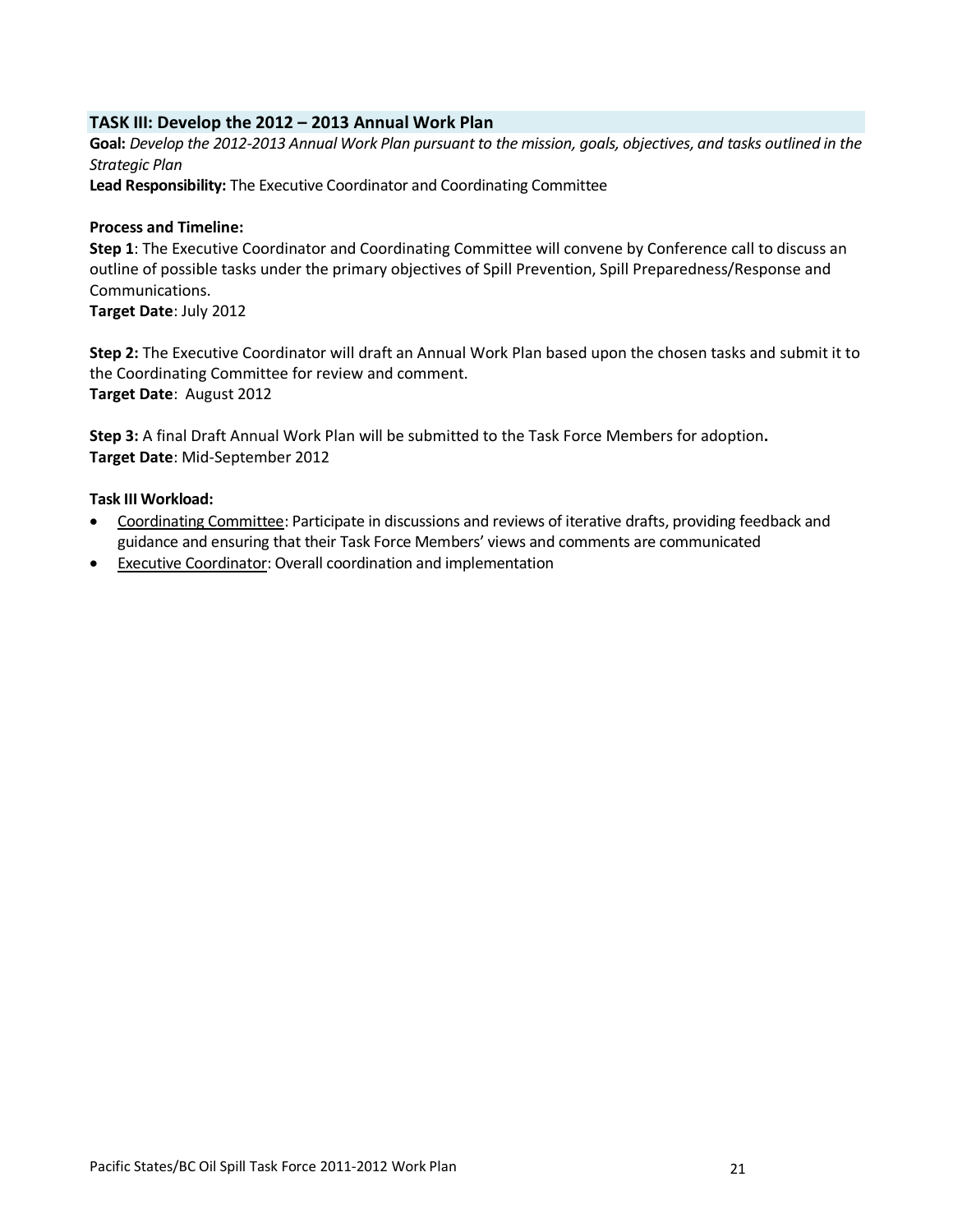## **ATTACHMENT A**

## **LONG TERM VISION STATEMENT**

No Spilled Oil

### *MISSION STATEMENT*

The mission of the Oil Spill Task Force is to strengthen State and Provincial abilities to prevent, prepare for, and respond to oil spills.

## **ONGOING GOALS**

Prevent spills that impact natural resources in our member jurisdictions, both large spills with significant impacts and chronic small spills with cumulative impacts.

Facilitate communication among member agencies in order to promote policy uniformity and consistency, improve prevention, preparedness, response, and recovery capabilities, and maximize efficiency of effort by sharing ideas and "products";

Clarify the roles and responsibilities of state and provincial agencies with regard to federal agencies in order to reduce regulatory gaps and overlaps while avoiding potential conflicts;

Advocate in national and international arenas on issues of common concern, building respect through credibility, clarity of purpose, and collaboration;

Serve as a catalyst for improvements by working cooperatively with federal agencies, other states and provinces, industry, response contractors, public interest groups, and concerned citizens to create opportunities for policy and technology breakthroughs;

Educate the public and stakeholders on the impacts of oil spills and issues relating to spill prevention, preparedness, response, and restoration;

Identify emerging trends in oil transportation, production, and storage in order to assist member agencies with their strategic planning; and

Serve as a model of proactive regional cooperation and coordination.

## **OBJECTIVES**

**Spill Prevention:** To prevent oil spills from a variety of sources, including vessels, pipelines, facilities, vehicles, and railroads.

**Spill Preparedness and Response:** To enhance oil spill preparedness and response capabilities throughout our region.

**Communications:** To continuously improve communications within the Task Force as well as with key stakeholders and the general public, and to maintain a high level of public and stakeholder involvement in Task Force activities.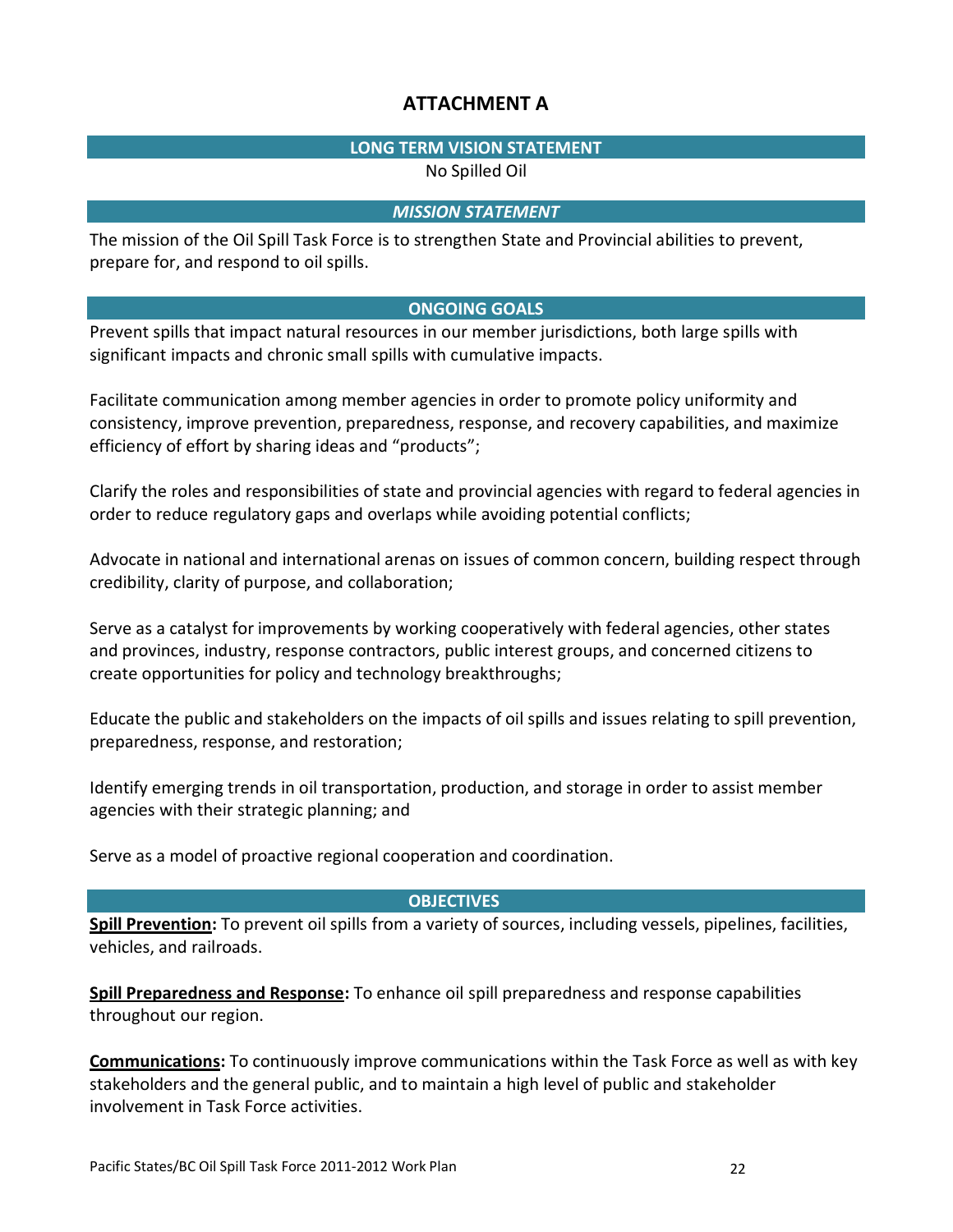## **ATTACHMENT B**

## **KEY TASK FORCE PERSONNEL**

#### **Task Force Members**

- Scott Schaefer (2010-2011) Acting Administrator, Office of Spill Prevention and Response, California Department of Fish and Game
- Larry Hartig (2007-2011) Commissioner, Alaska Department of Environmental Conservation
- Cairine MacDonald (2010-2011) Deputy Minister, British Columbia Ministry of Environment
- Gary Gill (2010-2011) Deputy Director for Environmental Health, Hawaii Department of Health
- Dale Jensen (2010-2011) Spills Program Manager, Washington Department of Ecology
- Dick Pedersen (2007-2011) Director, Oregon Department of Environmental Quality

## **Coordinating Committee Members**

- Larry Dietrick (1999 -2011); Alternates: Gary Folley and Betty Schorr Alaska Department of Environmental Conservation
- Graham Knox (2006-2011) British Columbia Ministry of Environment
- Curtis Martin (2001-2011) Office of Hazard Evaluation and Emergency Response
- Jon Neel (1989-1998, 2005-2011) Washington Department of Ecology
- Scott Schaefer (2009-2011) Office of Spill Prevention and Response, California Department of Fish and Game
- Mike Zollitsch (1997-2011) Oregon Department of Environmental Quality

#### **Executive Coordinator**

Jean Cameron (1993-2011) Pacific States/British Columbia Oil Spill Task Force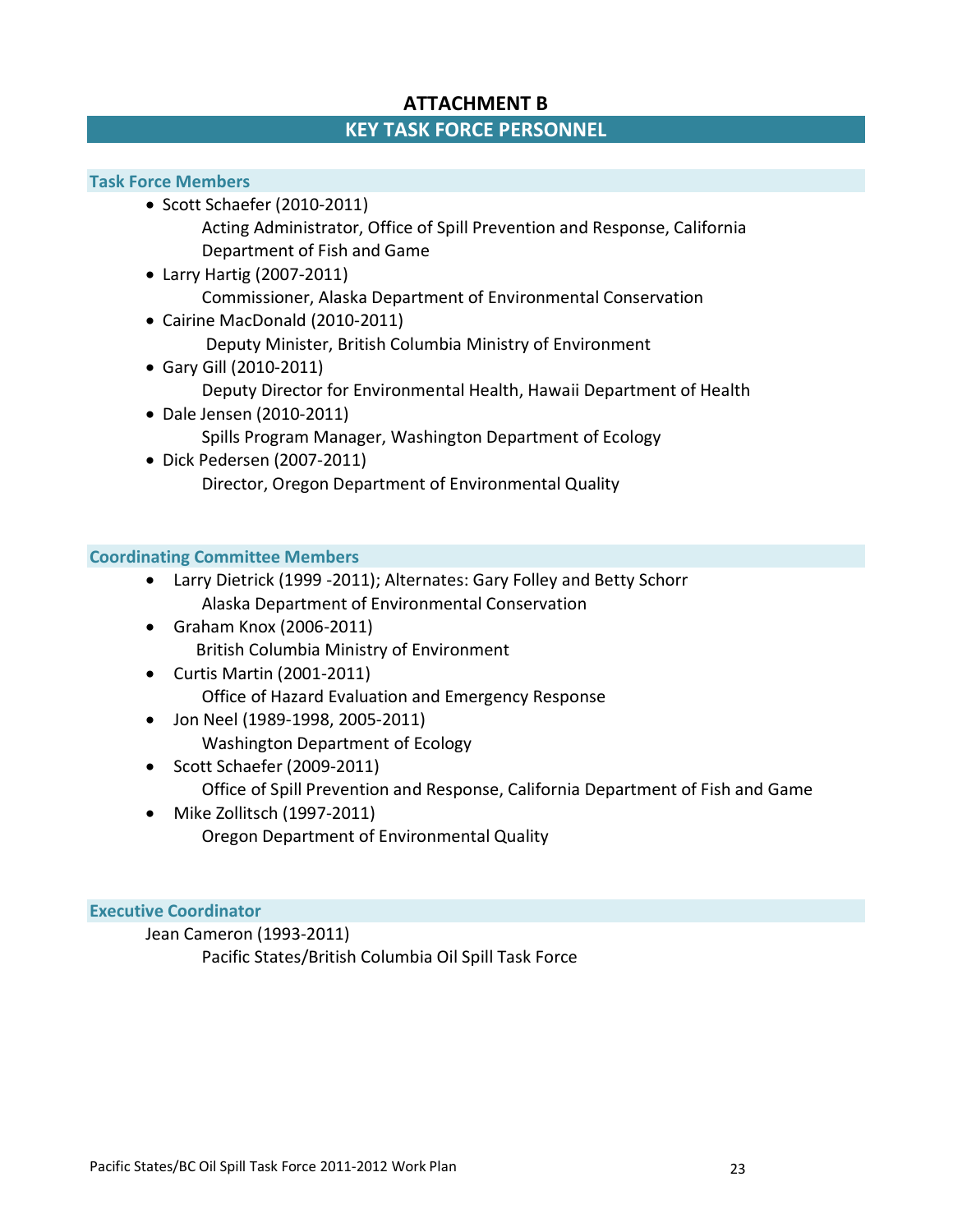## **Attachment C**

# **Task Force Member Agency Points of Contact For the 2011 - 2012 Annual Workplan Projects & Topics of Concern**

## **I. A. Spill Prevention Projects**

| <b>PROJECT</b>       | <b>ALASKA</b>        | <b>BC</b>           | <b>WASHINGTON</b>  | <b>OREGON</b>      | <b>CALIFORNIA</b>         | <b>HAWAII</b>        |
|----------------------|----------------------|---------------------|--------------------|--------------------|---------------------------|----------------------|
| <b>Database</b>      | Camille Stephens     | Doug Carter         | Jack Barfield      | Mike Zollitsch     | Cathy Conway              | Marsha Graf          |
|                      | 907-465-5242         | 250) 387-2049       | 360-407-7483       | 503-229-6931       | cconway@ospr.dfg.ca.gov   | 808-586-4249         |
|                      | camille.stephens@al  | Doug.Carter@gov.bc. | jacb461@ecy.wa.gov | ZOLLITSCH.Michael  | 916-341-6957              | marsha.mealey@doh.   |
|                      | aska.gov             | $ca$                |                    | J@ deq.state.or.us | Damon Williams            | hawaii.gov           |
|                      |                      |                     |                    |                    | 916-322-1908              |                      |
|                      |                      |                     |                    |                    | dwilliams@ospr.dfg.ca.gov |                      |
| <b>WCOVTRM</b>       | <b>Betty Schorr</b>  | D'Arcy Sego         | Jon Neel           | Mike Zollitsch     | <b>Ted Mar</b>            | <b>Curtis Martin</b> |
| 2008                 | 907-269-3054         | (250) 387-6789      | 360-407-6905       | (see above)        | 916-323-6281              | 808-586-4249         |
| Recommen-            | Betty.schorr@alaska  | D'Arcy.Sego@gov.bc. | Jnee461@ecy.wa.gov |                    | tmar@ospr.dfg.ca.gov      | clarence.martin@doh  |
| dations              | .gov                 | ca                  |                    |                    |                           | .hawaii.gov          |
| <b>Best Industry</b> | Larry Dietrick       | Graham Knox         | Chip Boothe        | Mike Zollitsch     | Scott Schaefer            | <b>Curtis Martin</b> |
| <b>Practices</b>     | 907-465-5255         | (see above)         | 360-407-7465       | (see above)        | 916-445-9326              | (see above)          |
|                      | Larry.dietrick@alask |                     | cboo461@ecy.wa.gov |                    | sschaefer@ospr.dfg.ca.gov |                      |
|                      | a.gov                |                     |                    |                    |                           |                      |
| <b>POSPET</b>        | Scot Tiernan         | Laurie Boyle        | Mary-Ellen Voss    | Ray Hoy            | <b>Robert Hughes</b>      | <b>Curtis Martin</b> |
|                      | 970-465-5378         | (see above)         | 360-407-7211       | 503-229-6712       | 916-323-6286              | (see above)          |
|                      | Scot.tiernan@alaska  |                     | mevo461@ecy.wa.    | Hoy.Ray@deq.       | rhughes@ospr.dfg.ca.gov   |                      |
|                      | .gov                 |                     | gov                | state.or.us        |                           |                      |
|                      |                      |                     |                    |                    |                           |                      |
| <b>Monitor</b>       | <b>Betty Schorr</b>  | D'Arcy Sego         | Laura Stratton     | Mike Zollitsch     | <b>Ted Mar</b>            | <b>Curtis Martin</b> |
| vessels of           | (see above)          | (see above)         | 360-407-7485       | (see above)        | (see above)               | (see above)          |
| concern &            |                      |                     | Istr461@ecy.wa.gov |                    |                           |                      |
| <b>CAIP</b>          |                      |                     |                    |                    |                           |                      |
| <b>Inspections</b>   |                      |                     |                    |                    |                           |                      |
|                      |                      |                     |                    |                    |                           |                      |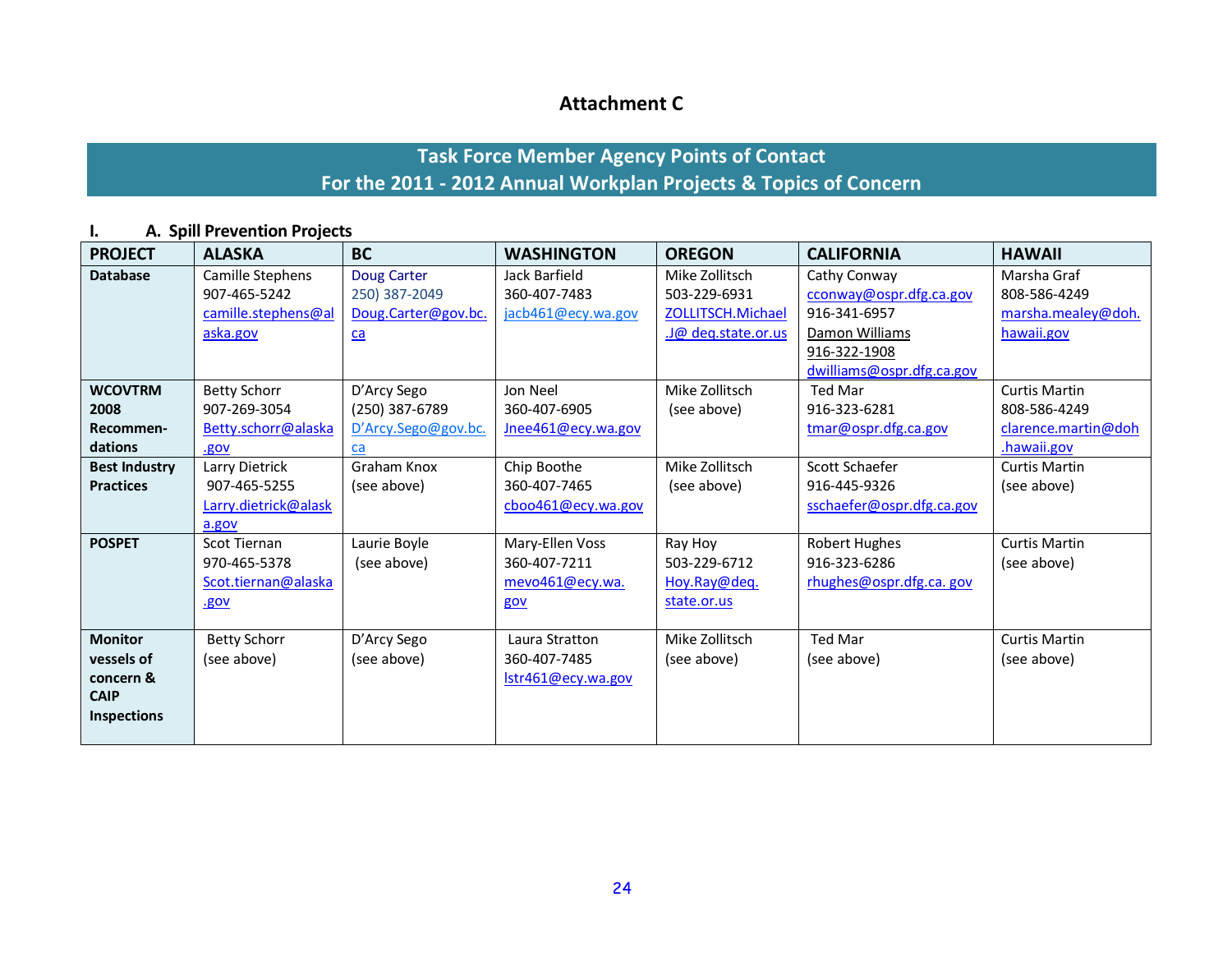## **I. B. Spill Prevention Topics of Concern**

| <b>TOPIC</b>                  | <b>ALASKA</b>            | <b>BC</b>          | <b>WASHINGTON</b>              | <b>OREGON</b>  | <b>CALIFORNIA</b>                    | <b>HAWAII</b>        |
|-------------------------------|--------------------------|--------------------|--------------------------------|----------------|--------------------------------------|----------------------|
| Sunken &                      | Scot Tiernan             | Graham Knox        | Dave Byers                     | Mike Zollitsch | Ted Mar                              | <b>Curtis Martin</b> |
| <b>Derelict Vessel</b>        | (see above)              | (see above)        | 360-407-6974                   | (see above)    | (see above)                          | (see above)          |
| <b>Spill Risks</b>            |                          |                    | dbye461@ecy.wa.gov             |                |                                      |                      |
| <b>Waste Oil</b>              | <b>Steve Russell</b>     | D'Arcy Sego        | Chip Boothe                    | Mike Zollitsch | Ted Mar                              | Curtis Martin        |
| <b>Dumping</b>                | 907-262-3041             | (see above)        | (see above)                    | (see above)    | (see above)                          | (see above)          |
|                               | steven.rusell@alaska.gov |                    |                                |                |                                      |                      |
| <b>Oil Transfer</b>           | John Kotula              | Graham Knox        | Chip Boothe                    | Mike Zollitsch | Joy Lavin-Jones                      | <b>Curtis Martin</b> |
| <b>Regulations</b>            | 907-835-3037             | (see above)        | (see above)                    | (see above)    | 916-327-0910                         | (see above)          |
|                               | John.Kotula@alaska.gov   |                    |                                |                | Jlavinj@ospr.dfg.ca.gov              |                      |
| <b>Pipeline Spills &amp;</b>  | Sam Saengsudham,         | Graham Knox        | Kelli Gustaf                   | Mike Zollitsch | Dave Blurton                         | <b>Curtis Martin</b> |
| leak detection                | 907-269-3078             | 250-356-8383       | (425) 649-7194                 | (see above)    | 916-864-4975                         | (see above)          |
|                               | Sam.Saengsudham@         | Graham.Knox        | Kgus461@ecy.wa.gov             |                | dblurton@ospr.dfg.ca.                |                      |
|                               | alaska.gov               | @gov.bc.ca         |                                |                | gov                                  |                      |
| <b>Railroad and</b>           | Larry Iwamoto            | Laurie Boyle       | Jason Reichart                 | Mike Zollitsch | <b>CAPT Paul Hamilton</b>            | <b>Curtis Martin</b> |
| truck spills                  | 907-269-7683             | (see above)        | (360) 407-7390                 | (see above)    | 916-324-9829                         | (see above)          |
|                               | larry.iwamoto@alaska.    |                    | jare461@ecy.wa.gov             |                | phamilto@ospr.dfg.ca.                |                      |
|                               | gov                      |                    |                                |                | gov                                  |                      |
| <b>Salvage</b>                | Scot Tiernan             | Graham Knox        | <b>Bob Troyer</b>              | Mike Zollitsch | Scott Schaefer                       | <b>Curtis Martin</b> |
| <b>Capabilities and</b>       | (see above)              | (see above)        | 360-6904783                    | (see above)    | (see above)                          | (see above)          |
| <b>Regulations</b>            |                          |                    | btro461@ecy.wa.gov             |                |                                      |                      |
| <b>Tug Escort</b>             | John Kotula              | Graham Knox        | Jon Neel & Chip Boothe         | N/A            | Joy Lavin-Jones                      | <b>Curtis Martin</b> |
| <b>Requirements</b>           | (see above)              | (see above)        | (see above)                    |                | (see above)                          | (see above)          |
|                               |                          |                    |                                |                |                                      |                      |
| <b>Towing vessel</b>          | John Kotula              | N/A                | Norm Davis                     | Mike Zollitsch | Joy Lavin-Jones                      | <b>Curtis Martin</b> |
| inspection                    | (see above)              |                    | 206-389-2438                   | (see above)    | (see above)                          | (see above)          |
| regulations<br><b>Federal</b> | Larry Dietrick           | <b>Graham Knox</b> | ndav461@ecy.wa.gov<br>Jon Neel | Mike Zollitsch |                                      | <b>Curtis Martin</b> |
| Preemption                    | (see above)              | (see above)        | (see above)                    | (see above)    | <b>Steve Sawyer</b><br>(916)324-9812 | (see above)          |
| <b>Issues</b>                 |                          |                    |                                |                | ssawyer@ospr.dfg.ca.                 |                      |
|                               |                          |                    |                                |                |                                      |                      |
| <b>Vessel traffic</b>         | Gary Folley              | Graham Knox        | Chip Boothe                    | Mike Zollitsch | gov<br>Ted Mar                       | <b>Curtis Martin</b> |
| trends & risks                | 907-262-3411             | (see above)        | (see above)                    | (see above)    | (see above)                          | (see above)          |
|                               | gary.folley@alaska.gov   |                    |                                |                |                                      |                      |
|                               | Rob Edwardson            | Laurie Boyle       | <b>Norm Davis</b>              | Mike Zollitsch | <b>Ted Mar</b>                       | <b>Curtis Martin</b> |
| <b>Cruise Ship</b>            | 907-465-5312             | (see above)        | (see above)                    | (see above)    | (see above)                          | (see above)          |
| <b>Operations</b>             | Robert.edwardson@        |                    |                                |                |                                      |                      |
|                               | alaska.gov               |                    |                                |                |                                      |                      |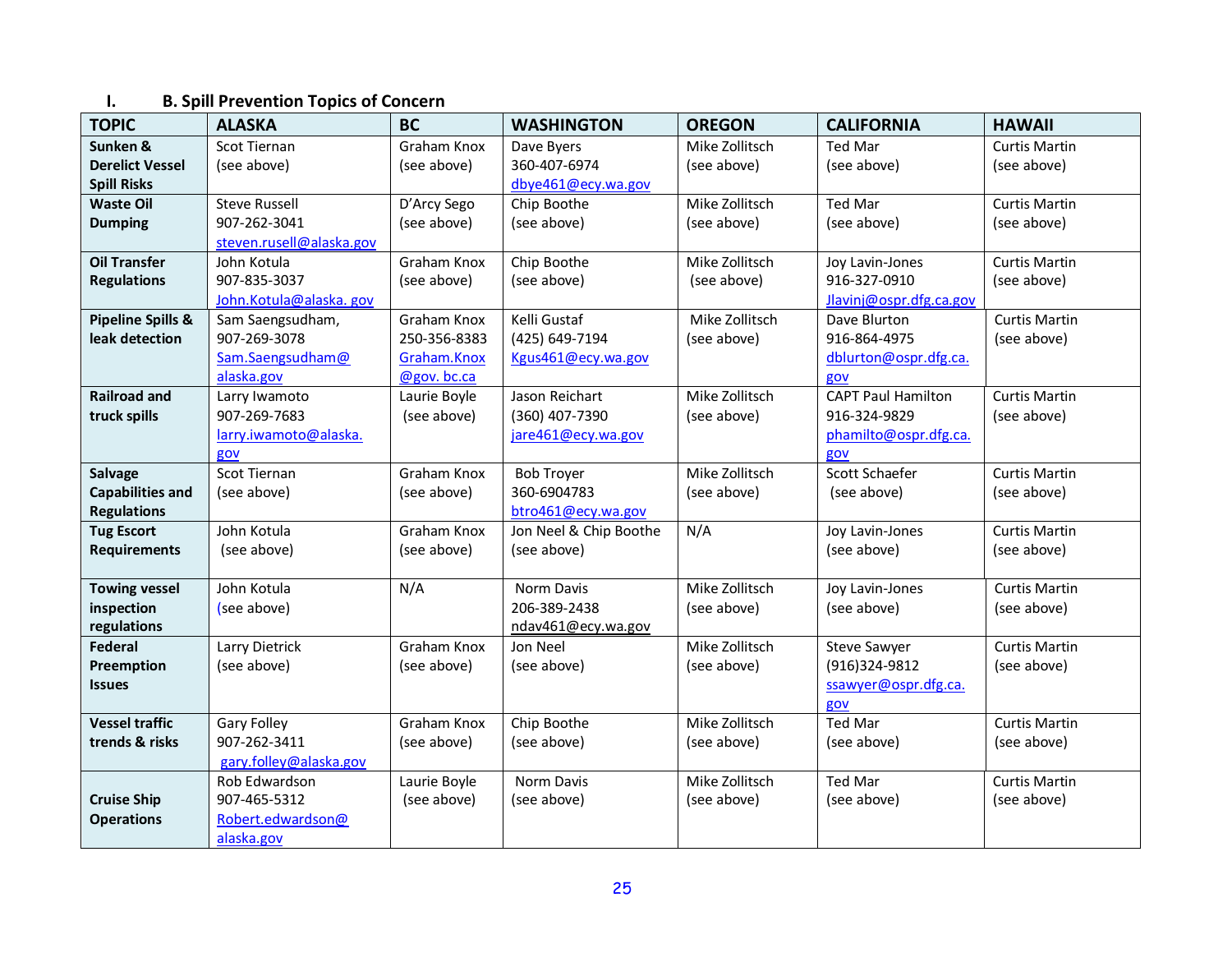# **I. B. Spill Prevention Topics of Concern - continued:**

| <b>TOPIC</b>            | <b>ALASKA</b>       | <b>BC</b>   | <b>WASHINGTON</b>   | <b>OREGON</b>         | <b>CALIFORNIA</b>     | <b>HAWAII</b>        |
|-------------------------|---------------------|-------------|---------------------|-----------------------|-----------------------|----------------------|
| <b>NPDES for vessel</b> | Rob Edwardson       | Graham Knox | Chip Boothe         | $N/A$ – EPA Region 10 | Ted Mar               | <b>Curtis Martin</b> |
| wastewater              | (see above)         | (see above) | (see above)         |                       | (see above)           | (see above)          |
| discharges              |                     |             |                     |                       |                       |                      |
| LNG shipping &          | John Kotula         | Graham Knox | <b>Bob Trover</b>   | Mike Zollitsch        | Ted Mar               | Curtis Martin        |
| terminal                | (see above)         | (see above) | (see above)         | (see above)           | (see above)           | (see above)          |
| operations              |                     |             |                     |                       |                       |                      |
| <b>Green Ports</b>      | Gary Folley         | Graham Knox | Diane Butorac       | Pete Dalke            | Scott Schaefer        | <b>Curtis Martin</b> |
|                         | (see above)         | (see above) | $(360)407 - 6238$   | 503-229-5588          | (see above)           | (see above)          |
|                         |                     |             | dbut461@ecy.wa.gov  | dalke.pete@deq.       |                       |                      |
|                         |                     |             |                     | state.or.us           |                       |                      |
| <b>Ballast water</b>    | John Kotula         | Graham Knox | Chip Boothe         | Rian Hooff            | <b>Steve Foss</b>     | <b>Curtis Martin</b> |
| regulations             | (see above)         | (see above) | (see above)         | 503-229-6868          | 916-341-6958          | (see above)          |
|                         |                     |             |                     | hooff.rian@           | sfoss@ospr.dfg.ca.gov |                      |
|                         |                     |             |                     | deq.state.or.us       |                       |                      |
| <b>Spill Prevention</b> | <b>Betty Schorr</b> | Graham Knox | Mike Lynch          | Mike Zollitsch        | Ted Mar               | <b>Curtis Martin</b> |
| <b>Lessons Learned</b>  | (see above)         | (see above) | (360)407-7482       | (see above)           | (see above)           | (see above)          |
|                         |                     |             | mily461@ecy.wa.gov. |                       |                       |                      |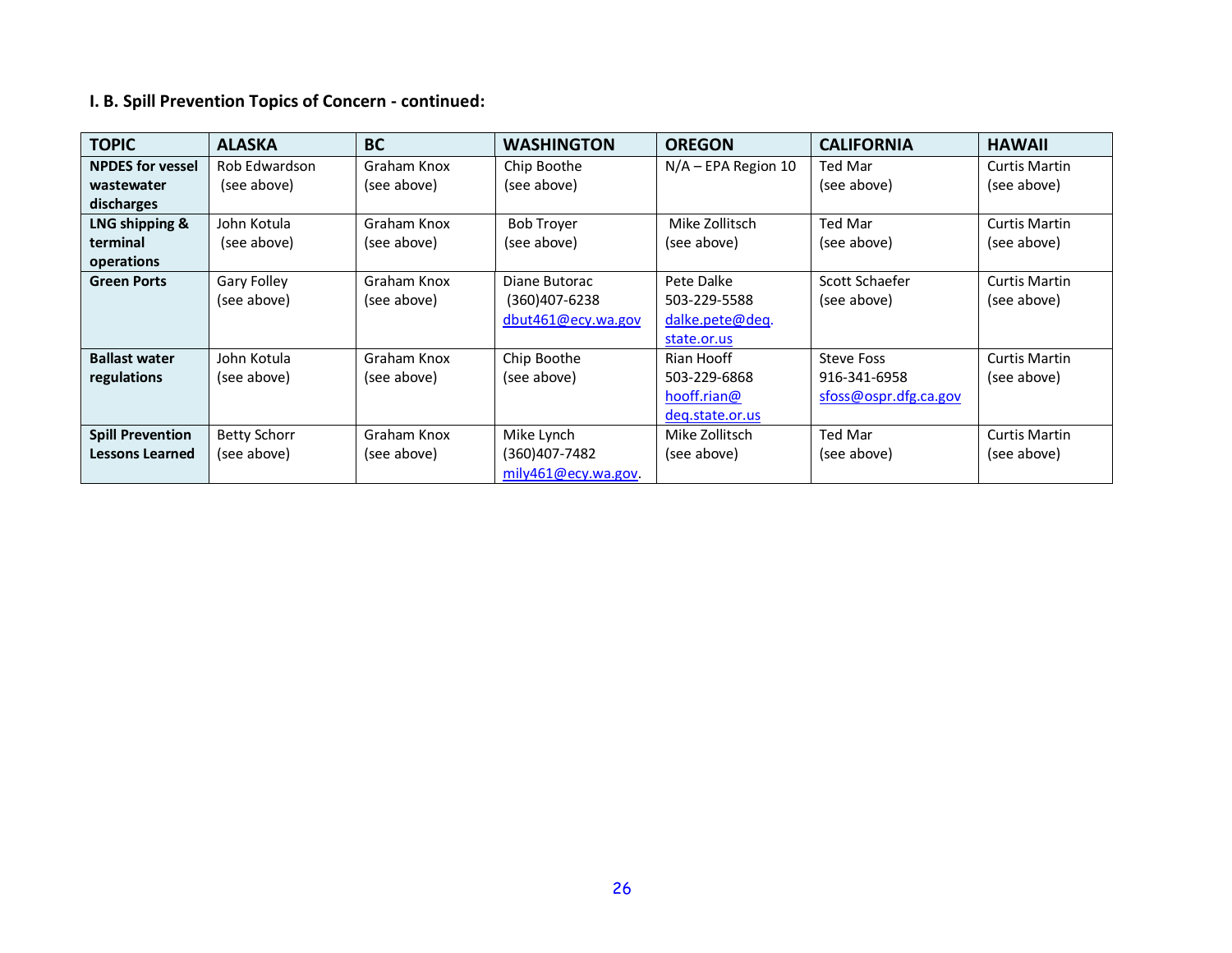## **II. A. Spill Preparedness and Response Projects**

| <b>TASK</b>                    | <b>ALASKA</b>           | <b>BC</b>    | <b>WASHINGTON</b>     | <b>OREGON</b>           | <b>CALIFORNIA</b>  | <b>HAWAII</b>        |
|--------------------------------|-------------------------|--------------|-----------------------|-------------------------|--------------------|----------------------|
| <b>Promote U.S./CN</b>         | Gary Folley             | Graham Knox  | Dave Byers            | Mike Zollitsch          | Mike Sowby         | <b>Curtis Martin</b> |
| Transboundary                  | (see above)             | (see above)  | 360-407-6974          | (see above)             | 916-324-7629       | (see above)          |
| <b>Recommendations</b>         |                         |              | dbye461@ecy.wa.gov    |                         | msowby@ospr.       |                      |
|                                |                         |              |                       |                         | dfg.ca.gov         |                      |
| Increase U.S. Limits of        | Clare Pavia             | N/A          | Nhi Irwin             | Mike Zollitsch          | Steve Sawyer       | Curtis Martin        |
| Liability                      | 907-465-5283            |              | 360-407-7514          | (see above)             | (see above)        | (see above)          |
|                                | Clare. Pavia@alaska.gov |              | $n$ hoa461@ecy.wa.gov |                         |                    |                      |
| <b>Track ICS changes and</b>   | Larry Iwamoto           | D'Arcy Sego  | Elin Storey           | Mike Zollitsch          | Chris Klumpp       | <b>Curtis Martin</b> |
| applications                   | 907-269-7683            | (see above)  | 425-649-7111          | (see above)             | 916-322-1195       | (see above)          |
|                                | larry.iwamoto@alaska.   |              | eabr461@ecy.wa.gov    |                         | cklumpp@ospr.      |                      |
|                                | gov                     |              |                       |                         | dfg.ca.gov         |                      |
| <b>Maintain OILS-911</b>       | Scot Tiernan            | Laurie Boyle | Mary-Ellen Voss       | Mike Zollitsch          | Scott Schaefer     | <b>Curtis Martin</b> |
|                                | (see above)             | (see above)  | (see above)           | (see above)             | (see above)        | (see above)          |
| <b>Mutual Aid issues &amp;</b> | Larry Iwamoto           | Graham Knox  | Dave Byers            | Mike Zollitsch          | Scott Schaefer     | <b>Curtis Martin</b> |
| updates                        | (see above)             | (see above)  | (see above)           | (see above)             | (see above)        | (see above)          |
|                                |                         |              |                       |                         |                    |                      |
| <b>Track and provide</b>       | Dianne Munson           | Laurie Boyle | Keeney, Conor         | Don Pettit              | Judd Muskat        | <b>Curtis Martin</b> |
| input to Oil Spill R&D         | $(907)$ 269-3080        | (see above)  | (425) 649-7063        | 503-229-5373            | 916-324-3411       | (see above)          |
| projects                       | Dianne.munson@alaska    |              | CKEE461@ecy.wa.gov    | Pettit.don@deq.state.or | jmuskat@opsr.dfg.c |                      |
|                                | .gov                    |              |                       | <u>.us</u>              | a.gov              |                      |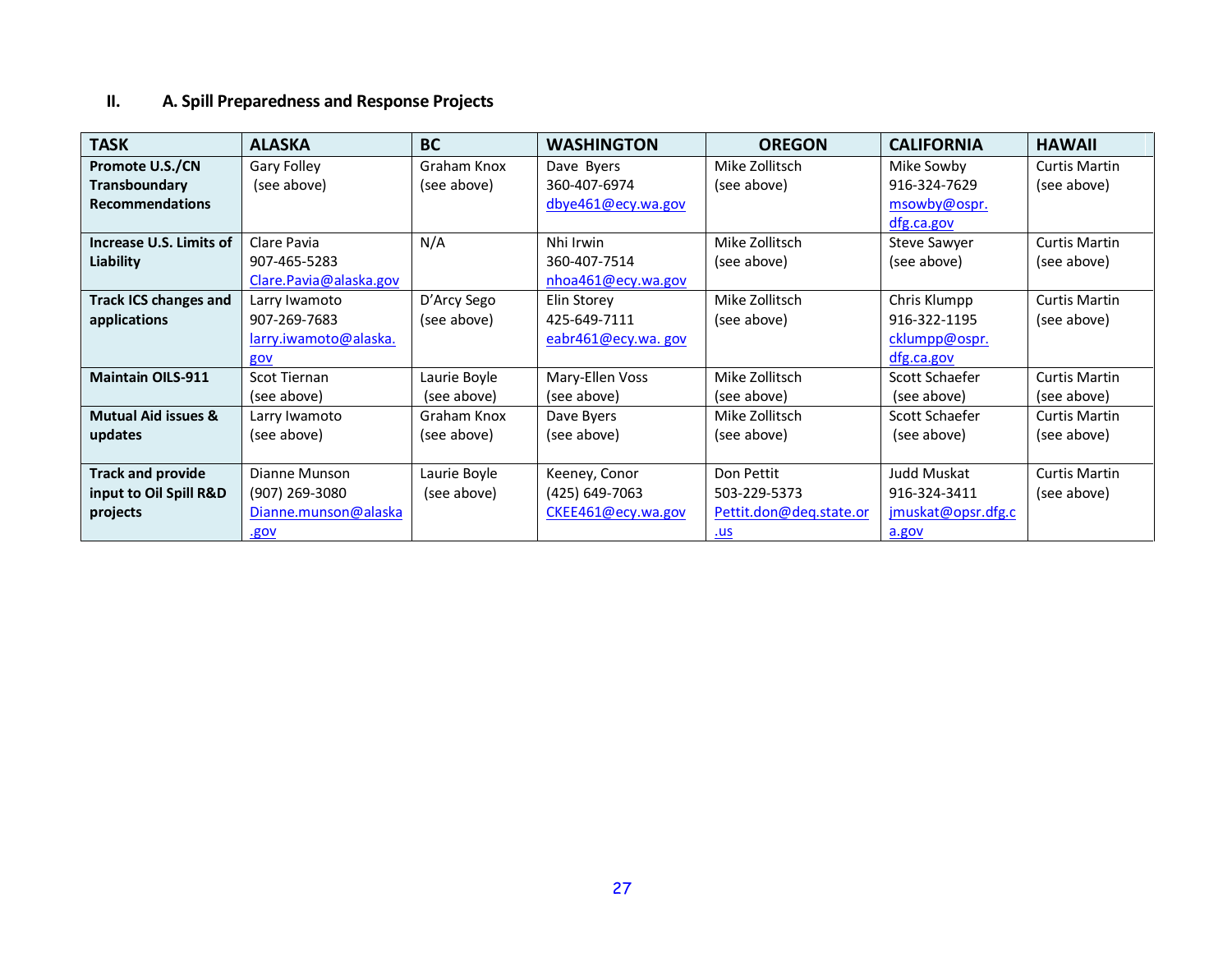## **II. B. Spill Preparedness and Response Topics of Concern**

| <b>TOPIC</b>              | <b>ALASKA</b>              | <b>BC</b>   | <b>WASHINGTON</b>   | <b>OREGON</b>                  | <b>CALIFORNIA</b>           | <b>HAWAII</b>        |
|---------------------------|----------------------------|-------------|---------------------|--------------------------------|-----------------------------|----------------------|
| <b>Volunteer Planning</b> | Larry Iwamoto              | D'Arcy Sego | Linda Pilkey-Jarvis | Don Pettit                     | Cindy Murphy                | <b>Curtis Martin</b> |
| & Management              | (see above)                | (see above) | 360-407-7447        | (see above)                    | 916-324-6250                | (see above)          |
|                           |                            |             | jpil461@ecy.wa.gov  |                                | cmurphy@ospr.dfg.ca.g       |                      |
|                           |                            |             |                     |                                | $\mathbf{O}$                |                      |
| <b>Drill Programs</b>     | John Kotula                | Graham Knox | Elin Storey         | Scott Smith                    | Scott Schaefer              | <b>Curtis Martin</b> |
|                           | (see above)                | (see above) | 425-649-7111        | 503-229-5370                   | (see above)                 | (see above)          |
|                           |                            |             | eabr461@ecy.wa.gov  | Smith.scott@deq.               |                             |                      |
| <b>Applied Response</b>   | <b>Bob Mattson</b>         | Graham Knox | Dave Byers          | state.or.us<br>Don Pettit      | <b>Ellen Faurot-Daniels</b> | <b>Curtis Martin</b> |
| <b>Technologies &amp;</b> | (see above)                | (see above) | (see above)         | (see above)                    | 831-649-2888                | (see above)          |
| regulations               |                            |             |                     |                                | efaurord@ospr.dfg.          |                      |
|                           |                            |             |                     |                                | ca.gov                      |                      |
| Development of            | Sam Saengsudham            | Graham Knox | Sonja Larson        | Don Pettit                     | <b>Ted Mar</b>              | <b>Curtis Martin</b> |
| <b>BAT/BAP</b>            | 907-269-3078               | (see above) | 360-407-6682        | (see above)                    | (see above)                 | (see above)          |
|                           | Sam.saengsudham@           |             | Slar461@ecy.wa.gov  |                                |                             |                      |
|                           | alaska.gov                 |             |                     |                                |                             |                      |
| <b>OSRO</b> mergers,      | To be determined           | Graham Knox | Linda Pilkey-Jarvis | Mike Zollitsch                 | Chris Klumpp                | <b>Curtis Martin</b> |
| certifications, mutual    |                            | (see above) | (see above)         | (see above)                    | (see above)                 | (see above)          |
| aid, and response         |                            |             |                     |                                |                             |                      |
| capabilities              |                            | Graham Knox | <b>Curt Hart</b>    |                                | Alexia Retallack            | <b>Curtis Martin</b> |
| JIC planning,             | Ty Keltner<br>907-465-5009 |             | 360-480-7908        | William Knight<br>503-229-5680 | 916-322-1683                |                      |
| training, guidelines      | Ty.Keltner@alaska.gov      | (see above) | char461@ecy.wa.gov  | Knight. William@deq.           | aretallack@ospr.dfg.ca.     | (see above)          |
|                           |                            |             |                     | state.or.us                    | gov                         |                      |
| <b>NRDA</b>               | Dale Gardner               | Graham Knox | Rebecca Post        | Don Pettit                     | Julie Yamamoto              | <b>Curtis Martin</b> |
|                           | 907-269-7682               | (see above) | 360-407-7114        | (see above)                    | 916-327-3196                | (see above)          |
|                           | Dale.gardner@alaska.gov    |             | repo461@ecy.wa.gov  |                                | jyamamot@ospr.              |                      |
|                           |                            |             |                     |                                | dfg.ca.gov                  |                      |
| <b>Coordinated Oiled</b>  | <b>Bob Mattson</b>         | Graham Knox | Sonja Larson        | Jon Germond                    | Dr. Mike Ziccardi, Oiled    | <b>Curtis Martin</b> |
| <b>Wildlife Care</b>      | (see above)                | (see above) | (see above)         | ODF&W                          | Wildlife Care Network       | (see above)          |
|                           |                            |             |                     | (503) 947-6088                 | 530-752-4167                |                      |
|                           |                            |             |                     | Jon.p.Germond@                 | mhziccardi@ucdavis.edu      |                      |
|                           |                            |             |                     | state.or.us                    |                             |                      |
| Seabird & other           | <b>Bob Mattson</b>         | Graham Knox | Rebecca Post        | Don Pettit                     | Dr. Mike Ziccardi           | <b>Curtis Martin</b> |
| vulnerable marine         | (see above)                | (see above) | (see above)         | (see above)                    | (see above)                 | (see above)          |
| populations               |                            |             |                     |                                | Julie Yamamoto              |                      |
|                           |                            |             |                     |                                | (see above)                 |                      |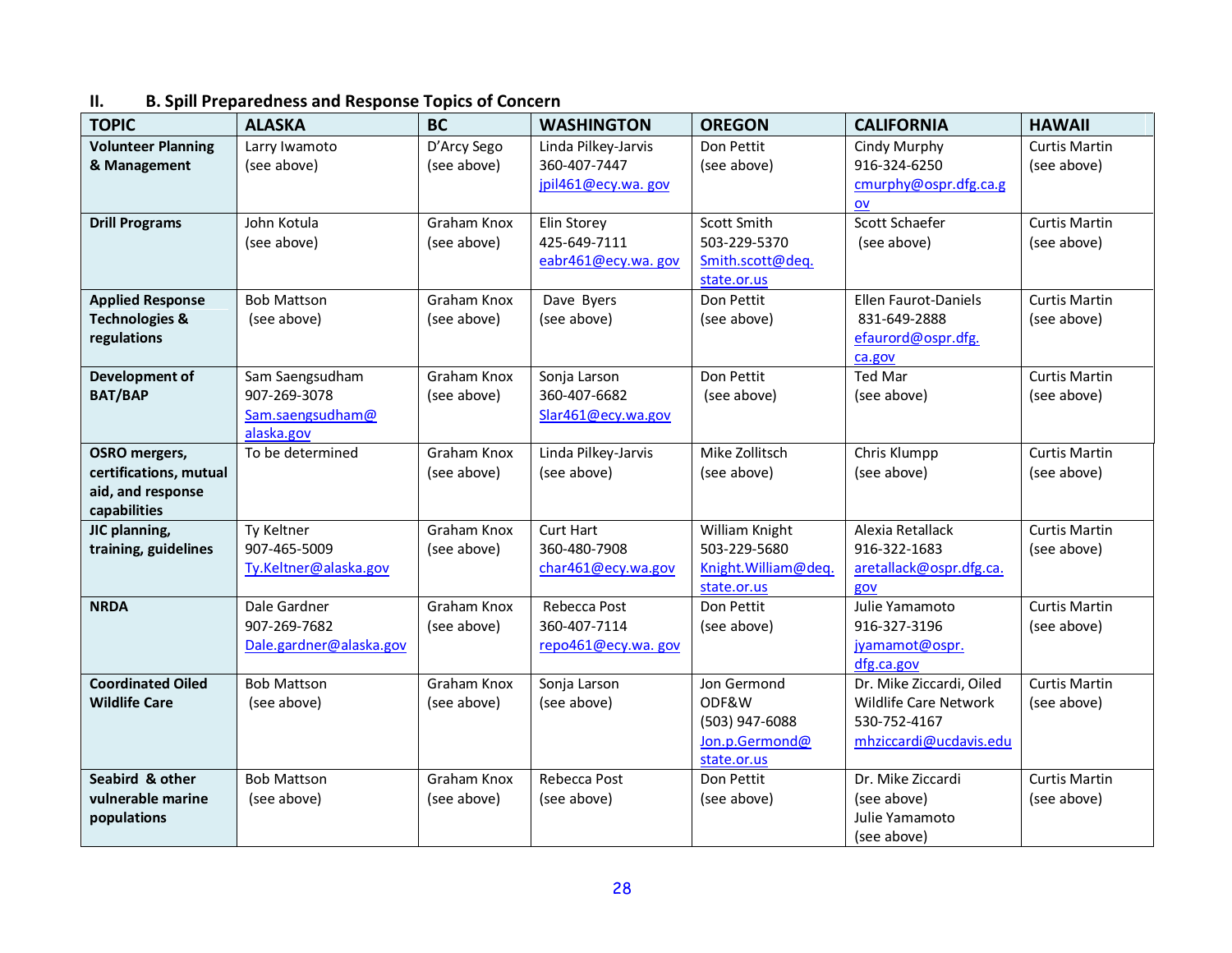# II.**B. Spill Preparedness and Response Topics of Concern, continued:**

| <b>TOPIC</b>                   | <b>ALASKA</b>          | <b>BC</b>   | <b>WASHINGTON</b>   | <b>OREGON</b>  | <b>CALIFORNIA</b>     | <b>HAWAII</b>        |
|--------------------------------|------------------------|-------------|---------------------|----------------|-----------------------|----------------------|
| <b>Promote remote</b>          | John Engles            | Graham Knox | Dave Byers          | Mike Zollitsch | Judd Muskat           | <b>Curtis Martin</b> |
| sensing & 24/7                 | 907-835-4698           | (see above) | (see above)         | (see above)    | 916-324-3411          | (see above)          |
| response capabilities          | john.engles@alaska.gov |             |                     |                | jmuskat@ospr.dfg.ca.  |                      |
|                                |                        |             |                     |                | gov                   |                      |
| <b>Nontank vessel</b>          | John Kotula            | Graham Knox | Linda Pilkey-Jarvis | Scott Smith    | Joy Lavin-Jones       | <b>Curtis Martin</b> |
| C-Plan issues &                | (see above)            | (see above) | (see above)         | (see above)    | (see above)           | (see above)          |
| regulations                    |                        |             |                     |                |                       |                      |
| <b>Places of Refuge</b>        | Larry Iwamoto          | Graham Knox | Linda Pilkey-Jarvis | Don Pettit     | Kathleen Jennings     | <b>Curtis Martin</b> |
| <b>Planning</b>                | (see above)            | (see above) | (see above)         | (see above)    | 707-864-4938          | (see above)          |
|                                |                        |             |                     |                | Kjenning@ospr.dfg.ca. |                      |
|                                |                        |             |                     |                | gov                   |                      |
|                                |                        |             |                     |                |                       |                      |
| <b>Status of the Oil Spill</b> | Gary Cuscia            | Graham Knox | Nhi Irwin           | Mike Zollitsch | Scott Schaefer        | <b>Curtis Martin</b> |
| <b>Liability Trust Fund</b>    | 907-465-5270           | (see above) | (see above)         | (see above)    | (see above)           | (see above)          |
|                                | Gary.cuscia@alaska.gov |             |                     |                |                       |                      |
|                                |                        |             |                     |                |                       |                      |
| <b>Update the IVRP &amp;</b>   | <b>Betty Schorr</b>    | Graham Knox | Linda Pilkey-Jarvis | Scott Smith    | <b>Ted Mar</b>        | <b>Curtis Martin</b> |
| expand to NTVs                 | (see above)            | (see above) | (see above)         | (see above)    | (see above)           | (see above)          |
| <b>Deepwater Horizon</b>       | Larry Iwamoto          | N/A         | Linda Pilkey-Jarvis | Mike Zollitsch | Scott Schaefer        | <b>Curtis Martin</b> |
| <b>SONS Lessons</b>            | (see above)            |             | (see above)         | (see above)    | (see above)           | (see above)          |
| <b>Learned</b>                 |                        |             |                     |                |                       |                      |
|                                |                        |             |                     |                |                       |                      |
| Preparedness -                 | Larry Iwamoto          | Graham Knox | John Butler         | Mike Zollitsch | Chris Klumpp          | <b>Curtis Martin</b> |
| <b>Response Lessons</b>        | (see above)            | (see above) | 360-407-6970        | (see above)    | (see above)           | (see above)          |
| Learned                        |                        |             | jbut461@ecy.wa.gov  |                |                       |                      |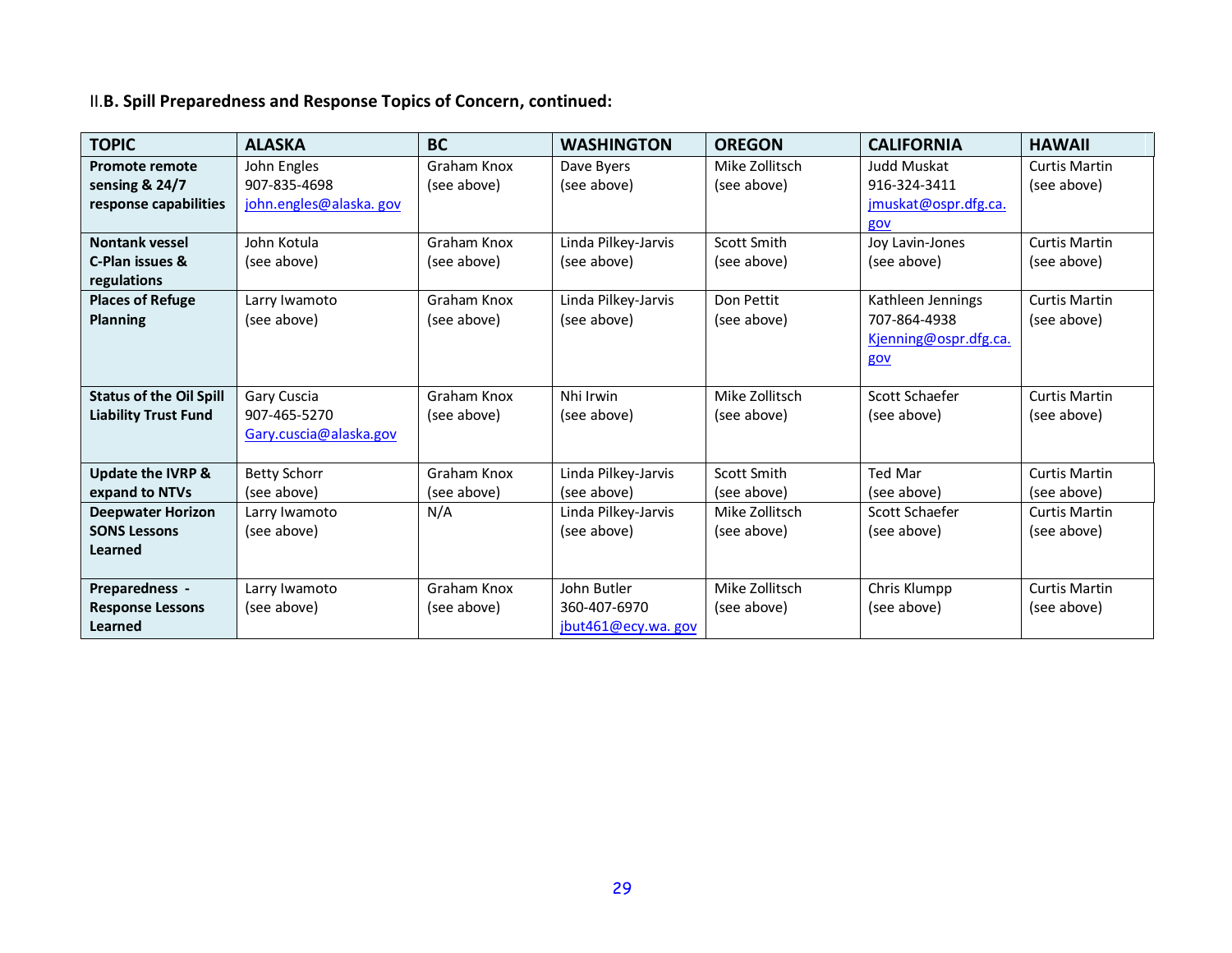## **ATTACHMENT D 2011 - 2012 WORKPLAN TIMELINE**

| <b>Work Product</b>                                   | <b>Primary Responsibility</b>          |
|-------------------------------------------------------|----------------------------------------|
| AT/BY FALL COORDINATING COMMITTEE 2011 (NOV)          |                                        |
| Collect January - June 2011 data                      | C. Stephens, Data Workgroup & EC       |
| <b>Host Fall POSPET Meeting</b>                       | EC & Oregon DEQ                        |
| Host Pacific HSC summit                               | EC & OSPR                              |
| 2011 Annual Meeting debrief                           | EC & Coordinating Committee            |
| Participate in Clean Pacific Program Committee        | EC & Coordinating Committee            |
| Request 2012 Legacy Award nominations                 | <b>Executive Coordinator</b>           |
| Provide job description & budget template             | <b>Executive Coordinator</b>           |
| Make decision regarding Investigator Training in 2011 | EC & Coordinating Committee            |
| Share and discuss PQSs                                | <b>EC &amp; Coordinating Committee</b> |
| Provide comment on a regional bunkering video         | OSPR, EC, & Coordinating Committee     |
| AT/BY WINTER COORDINATING COMMITTEE 2012 (FEB)        |                                        |
| Produce Mid-Term report to Task Force Members         | <b>Executive Coordinator</b>           |
| Conduct R&D Workgroup Conference Call                 | EC & Judd Muskat                       |
| Collect July - December 2011 data                     | C. Stephens, Data Workgroup, & EC      |
| Review draft outline for extended Strategic Plan      | EC & Coordinating Committee            |
|                                                       |                                        |

Promote Clean Pacific & recruit co-hosts and supporters EC & Coordinating Committee Submit Limits of Liability petitions **Executive Coordinator** Executive Coordinator Review Legacy Award nominations **EC, CC, & Task Force Members** EC, CC, & Task Force Members Announce RFP for Executive Coordinator position **Example 20 Ecology & Coordinating Committee** Review RFPs & select applicants for interviews Coordinating Committee Identify need for additional PQSs **EC & Coordinating Committee** 

## **AT/BY SPRING COORDINATING COMMITTEE 2012 (MAY)**

- Interview and hire new Executive Coordinator Task Force Members & CC Host Spring POSPET meeting EC and Ecology EC and Ecology Produce 2010 Data report C. Stephens, Data Workgroup & EC Produce 2011 Annual Report **EC & Coordinating Committee** Meet with USCG and request CAIP report EC & Coordinating Committee Plan booth at Clean Pacific **Executive Coordinator** Executive Coordinator Host Clean Pacific Conference Task Force Members Give 2012 Legacy Awards at Clean Pacific Conference Task Force Members Adopt Extended Strategic Plan Task Force Members and Task Force Members Produce and promote bunkering video **COSPR, EC & Coordinating Committee** OSPR, EC & Coordinating Committee
	-

#### **AT/BY SUMMER COORDINATING COMMITTEE 2012 (TBD)**

Retiring EC trains new EC who begins 7/1/2012 Executive Coordinators Host Investigator Training Course, if needed Ecology or OSPR Distribute 2012 Annual Report **Executive Coordinator** Executive Coordinator Conduct R&D Workgroup Conference Call if needed EC & Judd Muskat